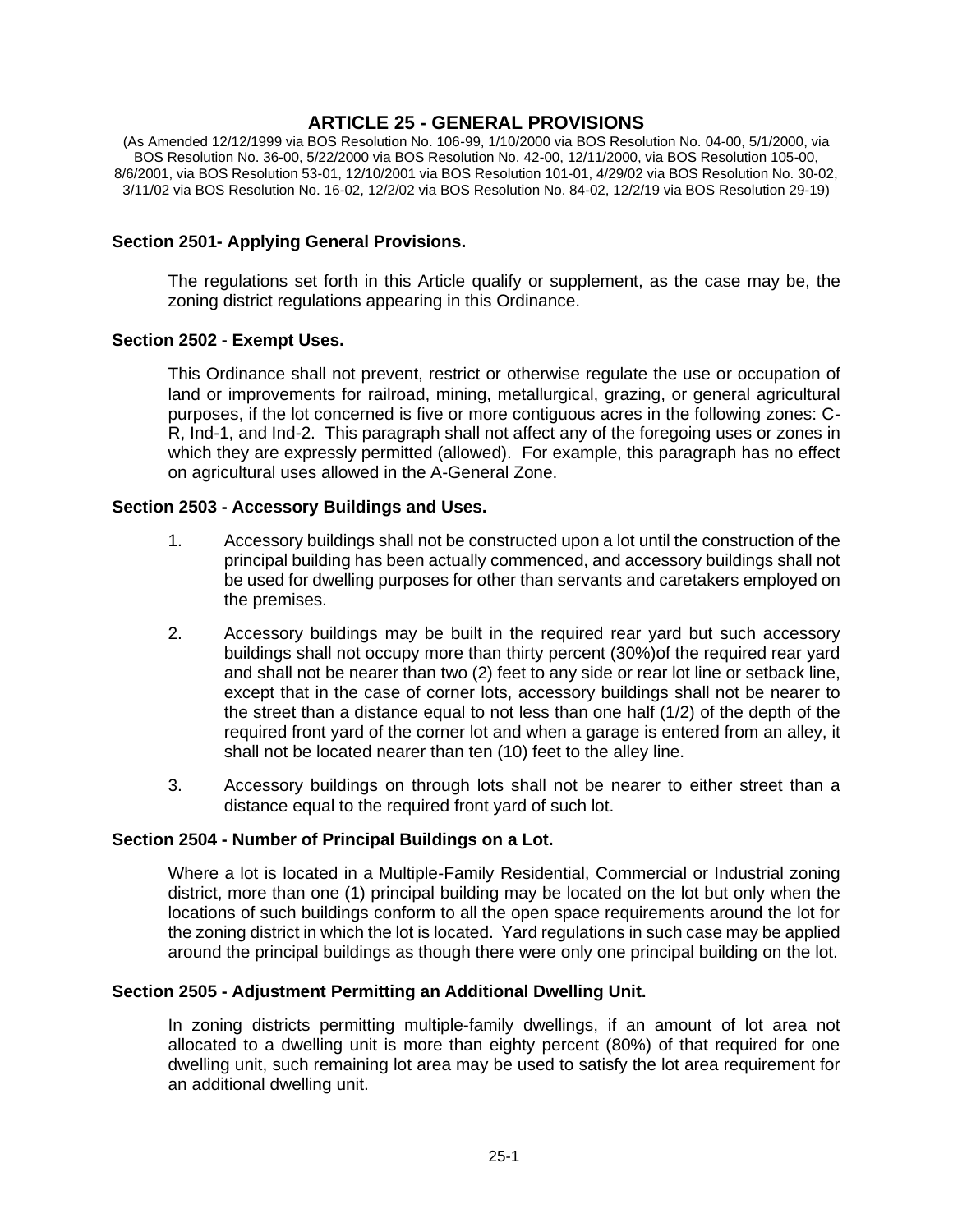#### **Section 2506 - Additional Lot Area and Dimension Regulations.**

- 1. Any lot of record existing at the time this Ordinance or amendments thereto become effective, which does not conform with the lot area of width requirements for the zoning district in which it is located may be used for any use permitted in that zoning district provided other applicable regulations of the Ordinance are complied with.
- 2. Any lot, after this Ordinance or amendments thereto become effective, shall not be reduced in any manner below the lot area and dimension requirements of this Ordinance for the zoning district in which it is located, or if a lot is already less than the minimum so required, such lot area or dimension shall not be further reduced.
- 3. Any lot, after this Ordinance or amendments thereto become effective, shall not be reduced or diminished so as to cause the yards, lot coverage or other open spaces to be less than that required by this Ordinance, or to decrease the lot area per dwelling unit except in conformance with this Ordinance. No building permits shall be issued on any lot in violation of this section.

#### **Section 2507 - Additional Yard and Open Space Regulations.**

1. Required yard or other open space around any existing buildings, or which is herewith provided around any building for the purpose of complying with this Ordinance shall not be construed as providing a yard or open space for any other building.

2. Every part of a required yard shall be open to the sky, unobstructed, except as enumerated in the following:

- a. Accessory buildings may locate in the required rear yard subject to applicable regulations elsewhere in this Ordinance.
- b. Ordinary projections of window sills, cornices, eaves and other ornamental features may project a distance not exceeding two (2) feet into any required yard, except that in the case of accessory buildings in the required rear yard this projection shall not exceed one (1) foot beyond the walls of such accessory buildings.
- c. Chimneys may project a distance not exceeding two (2) feet into any required yard.
- d. Fire escapes may project a distance not exceeding five (5) feet into any required yard. Such projection shall be a distance at least two (2) feet from any lot line or setback line.
- e. Bay windows and balconies may project a distance not exceeding three (3) feet into the required front or rear yard, provided that such features shall not occupy, in the aggregate, more than one-third (1/3) of the length of the wall of the building on which they are located.
- f. Uncovered stairs and necessary landings may project a distance not exceeding six (6) feet into the required front or rear yard, provided that such stairs and landings shall not extend above the entrance floor of the building except for a railing not to exceed three (3) feet in height.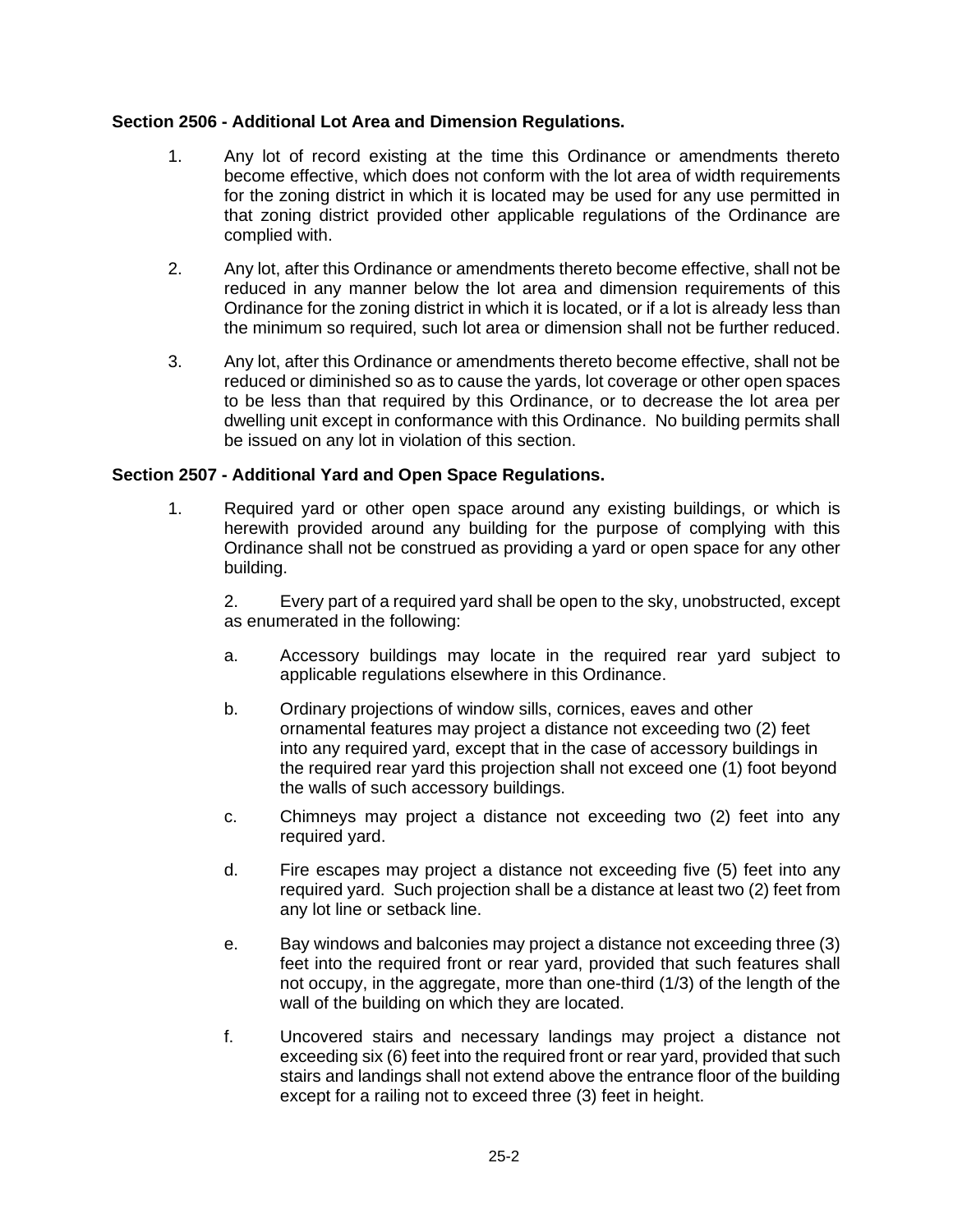- g. Terraces, patios, platforms, and ornamental features which do not extend more than three (3) feet above grade may project into any required yard, provided such features shall be distant at least two (2) feet from any lot line or setback line.
- 3. Where an open space is more than fifty percent (50%) surrounded by a building which is two (2) stories or more in height, the minimum width of open space shall be at least thirty (30) feet from two-story buildings, and forty (40) feet from threestory buildings.
- 4. Side yards for dwelling units erected above other uses conducted in the same building are not required in excess of the side yards that would be required for such buildings were it not to contain the dwelling units.
- 5. Where forty percent (40%) or more of the frontage on one (1) side of a street between two (2) intersecting streets is developed with buildings that have observed, with a variation of five (5) feet or less, a front yard greater in depth than that required, new buildings shall not be erected closer to the street than the average front yard so established by the existing buildings.
- 6. Where forty percent (40%) or more of the frontage on one (1) side of a street between two (2) intersecting streets that have not observed a required front yard, or where buildings on such street have observed, with a variation of more than five (5) feet, a front yard greater in depth than that required, then where a building is to be erected within one hundred (100) feet of existing buildings on both sides, the required front yard shall be a line drawn between the two closest front corners of the adjacent building on the two (2) sides; or where a building is to be erected within one hundred (100) feet of an existing building one (1) side only, such building may be erected as close to the street as the existing adjacent building.

## **Section 2508 - Additional Height Regulations.**

- 1. Public or public service buildings, hospitals, institutions or schools may be erected to a height not exceeding sixty (60) feet, and churches may be erected to a height not exceeding seventy-five (75) feet, if the building is set back from each lot line at least one (1) foot for each foot of additional building height above the height limit otherwise permitted in the zoning district in which the building is located.
- 2. Chimney's, church steeples, refrigeration coolers, or ventilating fans, elevator bulkheads, fire towers, ornamental towers or spires, wireless towers, and mechanical appurtenances necessary to operate and maintain the buildings, may be erected to a height not exceeding one hundred (100) feet, if such structure is set back from each lot line at least one (1) foot for each foot of additional height above the height limit otherwise permitted in the zoning district in which the structure is located.
- 3. Buildings or structures or any portions thereof exceeding a height of twenty (20) feet shall not be erected or structurally altered within five hundred (500) feet of the projected centerline of an existing or proposed runway or landing strip for a distance of one thousand (1,000) feet from the end of the existing or proposed runway or landing strip buildings or structures or any portion thereof shall not be erected to exceed a height that would interfere with the takeoff or landing of a plane with a glide angle of one (1) foot vertical for every forty (40) feet horizontal, such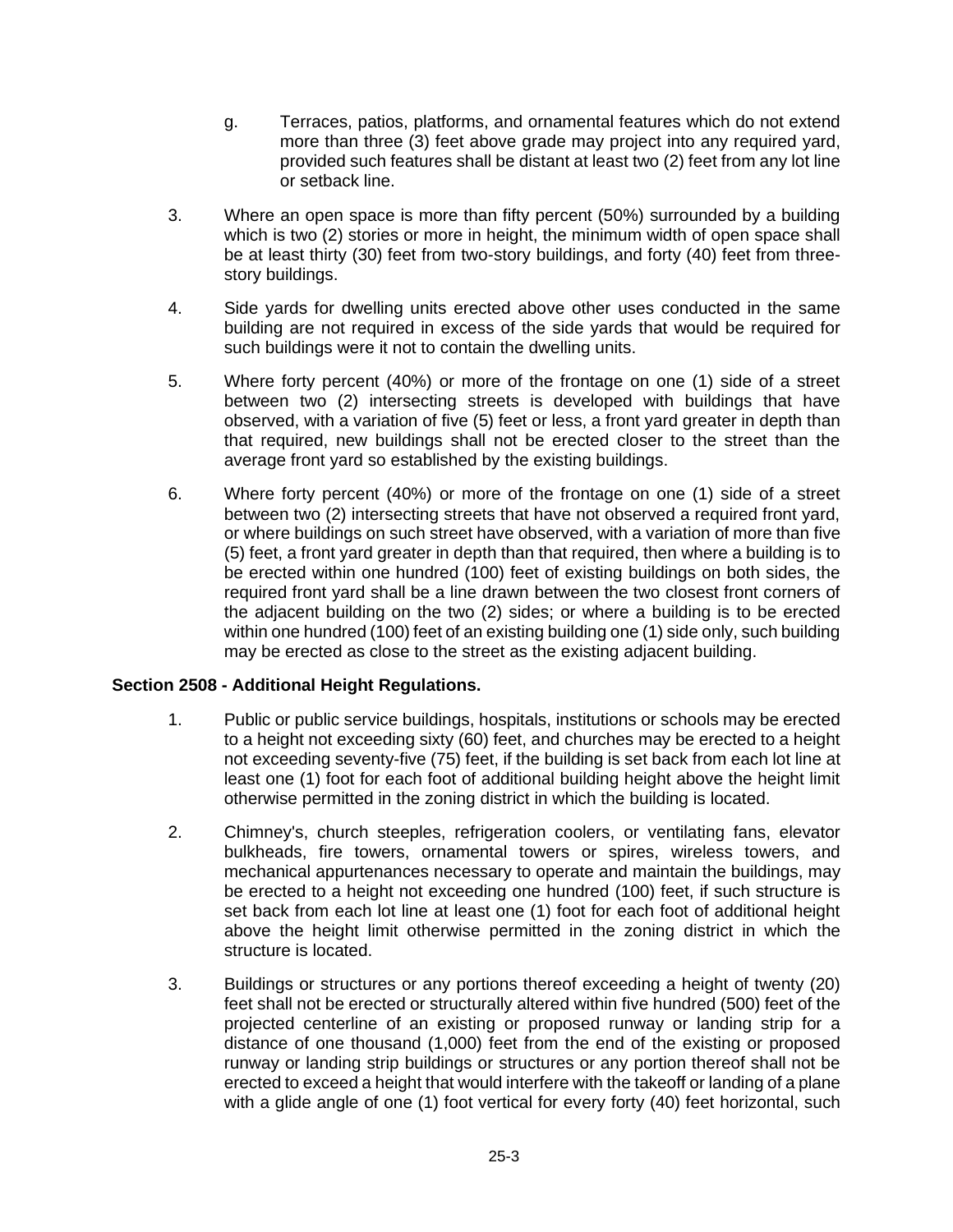glide angle to be computed as beginning at a point on the extended center line of the runway two hundred (200) feet beyond and at the same elevation as the end of the runway pavement; or if runway pavement is not provided, one hundred (100) feet beyond and at the same elevation as the end of the landing strip.

- 4. The following limitations shall apply to the height of fences, walls, gateways, ornamental structures, hedges, shrubbery and other fixtures, construction and planting on corner lots in all zoning districts where front yards are required:
	- a. Such barriers to clear unobstructed vision at corners of intersecting streets shall be limited to a height not over two (2) feet above the established elevation of the nearest street line, for a distance of twenty-five (25) feet along both the front and side lot lines measured from the point of intersection, of the said intersecting lot lines.
	- b. Within the isosceles triangle formed by measuring along both the front and side lot lines a distance of twenty-five (25) feet from their point of intersection and by connecting the ends of the respective twenty-five (25) feet of distances, such barriers shall be limited to a height of not over two (2) feet above the elevation of the street line level at said intersecting streets.
	- c. Within the said triangle, and in cases where front yards are terraced, the ground elevation of such front yards shall not exceed two (2) feet above the established street line elevation at said intersecting streets.

## **Section 2509 - Administrative Waiver**

The director of development services may, in the director's sole discretion, grant an administrative waiver of up to 15% from any dimensional requirement(s) set forth in this zoning ordinance (including lot area, lot width, lot coverage, setback, building height and any other requirement stated in feet or square feet) in circumstances where strict compliance would not be desirable or feasible. For example, if the minimum lot size is 10,000 square feet, the director may grant an administrative waiver of up to 1,000 square feet (so as to allow a 9,000 square foot lot). Requests for administrative waivers shall be made to the director in writing and shall state why strict compliance is not desirable or feasible. If a waiver is granted, it shall be in writing and shall be recorded in the office of the county recorder. If a waiver is denied, the property owner may apply to the board of adjustment for a variance, which shall be granted or denied in accordance with the standards applicable to variances.

## **Section 2510 - Parking Regulations.**

- 1. Parking for Dwellings: For all single, two or multiple-family dwellings hereafter erected, or for any building converted to such use or occupancy, there shall be provided one (1) parking space for each dwelling unit in the building.
- 2. Parking for Places of Public Assembly: For every building or part thereof hereafter erected, or for any building converted to such uses or occupancy to be used principally as a place of public assembly or for any addition thereto, there shall be provided parking space as indicated below:
	- a. Churches: One (1) parking space for every five (5) persons for which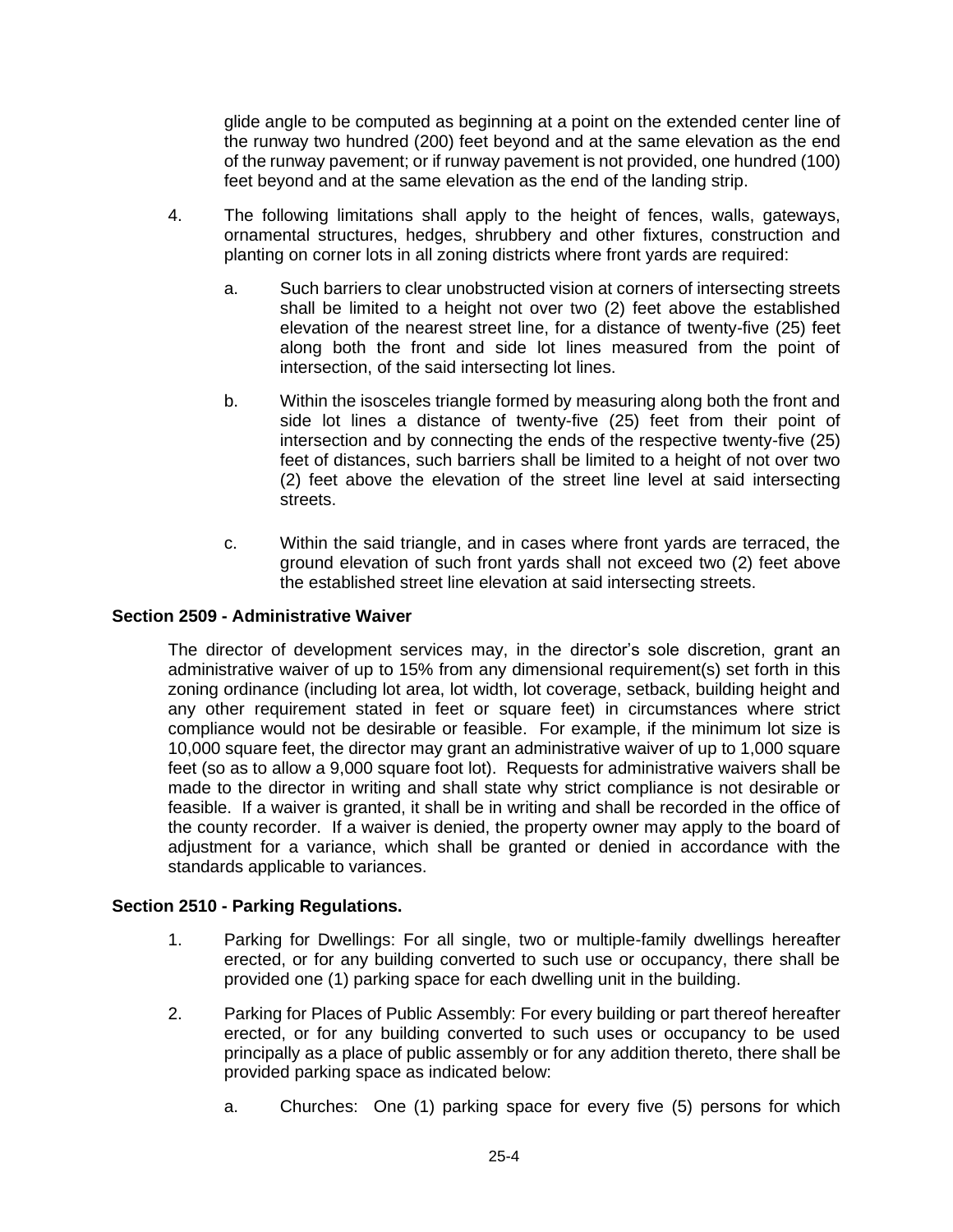seating is provided.

- b. Theaters, Auditoriums, Arenas, Indoor and Outdoor Stadiums: One (1) parking space for every five (5) persons for which seating is provided.
- c. Bowling Alleys and Similar Recreational Uses: One (1) space for each three hundred (300) square feet of floor area, or fraction thereof, in the building.
- d. Funeral Homes, Private Clubs and Fraternal Organizations, Libraries, Museums, And Community Buildings: One (1) parking space for each five hundred (500) square feet of floor area, or fraction thereof, in the building.
- e. Other Places of Public Assembly: One (1) parking space for each three hundred (300) square feet of floor area, or fraction thereof, in the building.
- 3. Parking for Boarding Houses, Lodging Houses, Fraternities and Sororities: For all boarding houses, lodging houses, fraternities and sororities hereafter erected, or for any building converted to such use or occupancy, there shall be provided one (1) parking space for each occupant for which the building is designed to accommodate.
- 4. Parking for Hotels, Motels, Guest Ranches and Resort Hotels: For all hotels, motels, guest ranches and resort hotels hereafter erected, or for any building converted to such use or occupancy, there shall be provided one (1) parking space for each guest room or suite of rooms in the buildings.
- 5. Parking for Hospitals, Institutions of a Religious, Charitable or Philanthropic Nature, Orphanages, Rest Homes, Nursing Homes and Convents: For all hospitals and institutions of a religious, charitable or philanthropic nature, orphanages, rest homes, nursing homes and convents hereafter erected, or for any building converted to such use or occupancy there shall be provided one space, for every five (5) beds in the building, and one (1) parking space for each staff physician.
- 6. Parking for Schools and other Similar Educational Institutions: For all schools and other similar educational institutions hereafter erected, or for any building converted to such use of occupancy, there shall be provided one (1) parking space for every three (3) employees including administrators, teachers and building maintenance personnel, and one (1) parking space for every five (5) high school, college or university students predicated upon the designed capacity of the physical plant.
- 7. Parking for Manufactured Home Subdivisions: For all Manufactured Home subdivisions there shall be provided one (1) parking space for each lot in such subdivision.
- 8. Parking for Manufactured Home Parks: For all Manufactured Home parks there shall be provided one (1) parking space for each Manufactured Home space or Recreational Vehicle space in such parks, and one (1) additional parking space for every four (4) Manufactured Home spaces in such park.
- 9. Parking for Recreational Vehicle Parks: For all Recreational Vehicle Parks there shall be provided one (1) parking space for each Recreational Vehicle space in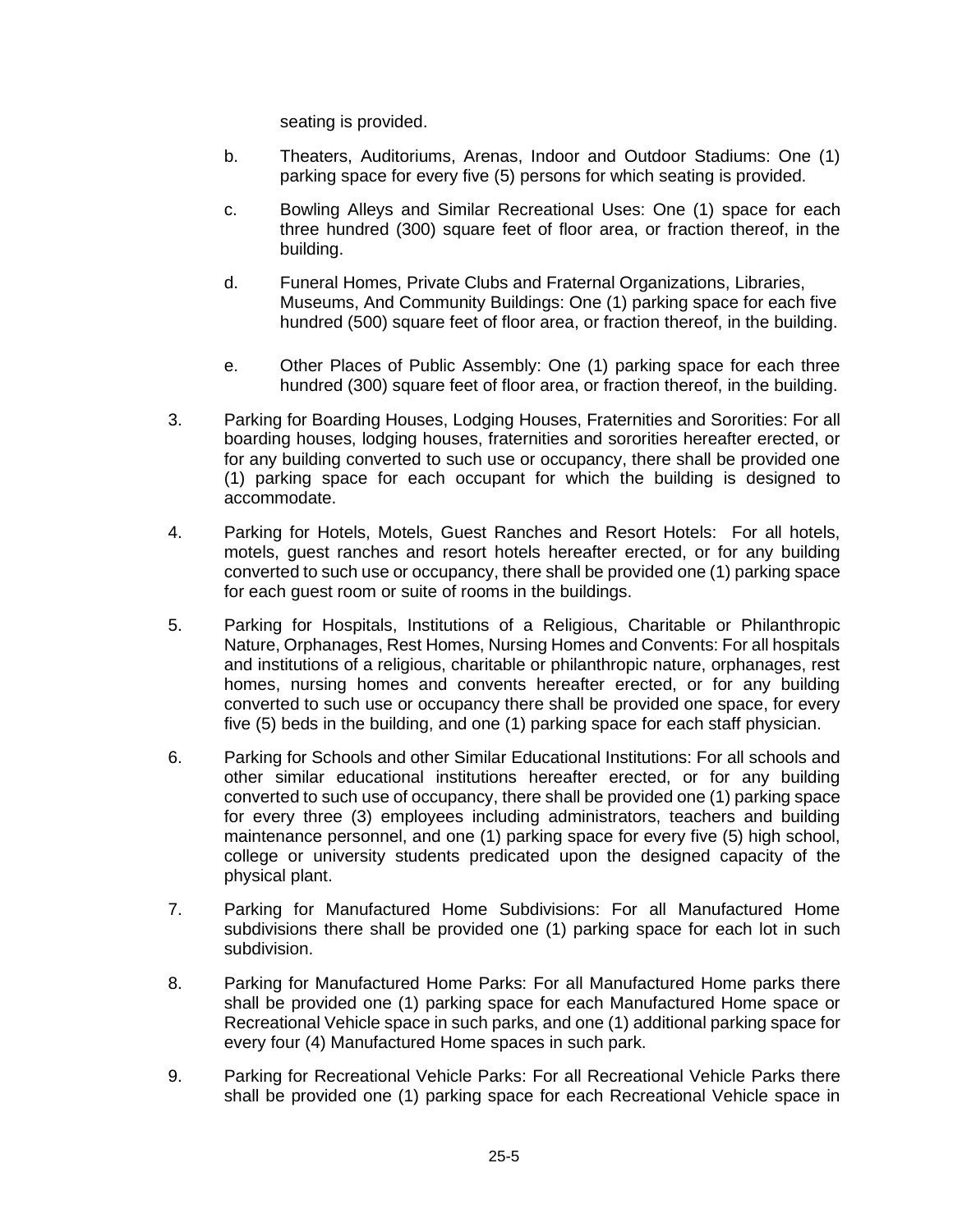such park.

- 10. Parking for Office Buildings: For all office buildings hereafter erected, or for any building converted to such use or occupancy, there shall be provided one (1) parking space for each two hundred fifty (250) square feet of floor area, or fraction thereof, in the ground level floor of the building and one (1) parking space for each three hundred (300) square feet of floor area, or fraction thereof, in other than the ground level floor of the building.
- 11. Parking for Restaurants, Night Clubs, Bars and Dance Halls: For all restaurants, night clubs, bars and dance halls hereafter erected, or for any building converted to such use or occupancy, there shall be provided one (1) parking space for each fifty (50) square feet of floor area, or fraction thereof, in the building exclusive to the area designed for kitchens, restroom, storage, service or other non-public purposes.
- 12. Parking for Other Commercial Buildings: For all other commercial buildings hereafter erected, or for any building converted to such use of occupancy, there shall be provided one (1) parking space for each two hundred (200) square feet of floor area, or fraction thereof, in the ground level floor for the building and one (1) parking space for each two hundred fifty (250) square feet of floor area, or fraction thereof, in other than ground level floor of the building.
- 13. Parking for Wholesale, Manufacturing and Industrial Buildings: For all wholesale, manufacturing and industrial buildings hereafter erected, or for any buildings converted to such use or occupancy, there shall be provided one (1) parking space for each three (3) employees on the largest working shift, or one (1) parking space for each one thousand (1,000) square feet of floor area, or fraction thereof, in the building, whichever is greater.
- 14. Fractional Measurements Involving Parking Spaces: Unless otherwise provided for in the specific parking regulations, one (1) additional parking space shall be required if the number of required parking spaces results in a fractional number of more than one-half (1/2).
- 15. Location of Required Parking Spaces: The required parking spaces shall be located as follows:
	- a. On the same lot as the use they are intended to serve.
	- b. Within four hundred (400) feet of the premises they are intended to serve, if approved as a variance by the Board of Adjustment having jurisdiction.
- 16. Collective Action Relative to Parking: This Ordinance shall not be construed to prevent the joint use of parking spaces for two (2) or more buildings or uses if the total of such spaces when used together is not less than the sum of spaces required for the various individual buildings or uses computed separately.
- 17. Mixed Uses: In the case of mixed uses, the required parking shall be the sum of the required parking spaces for the various uses computed separately, and such spaces for one (1) use shall not be considered as providing required parking for any other use.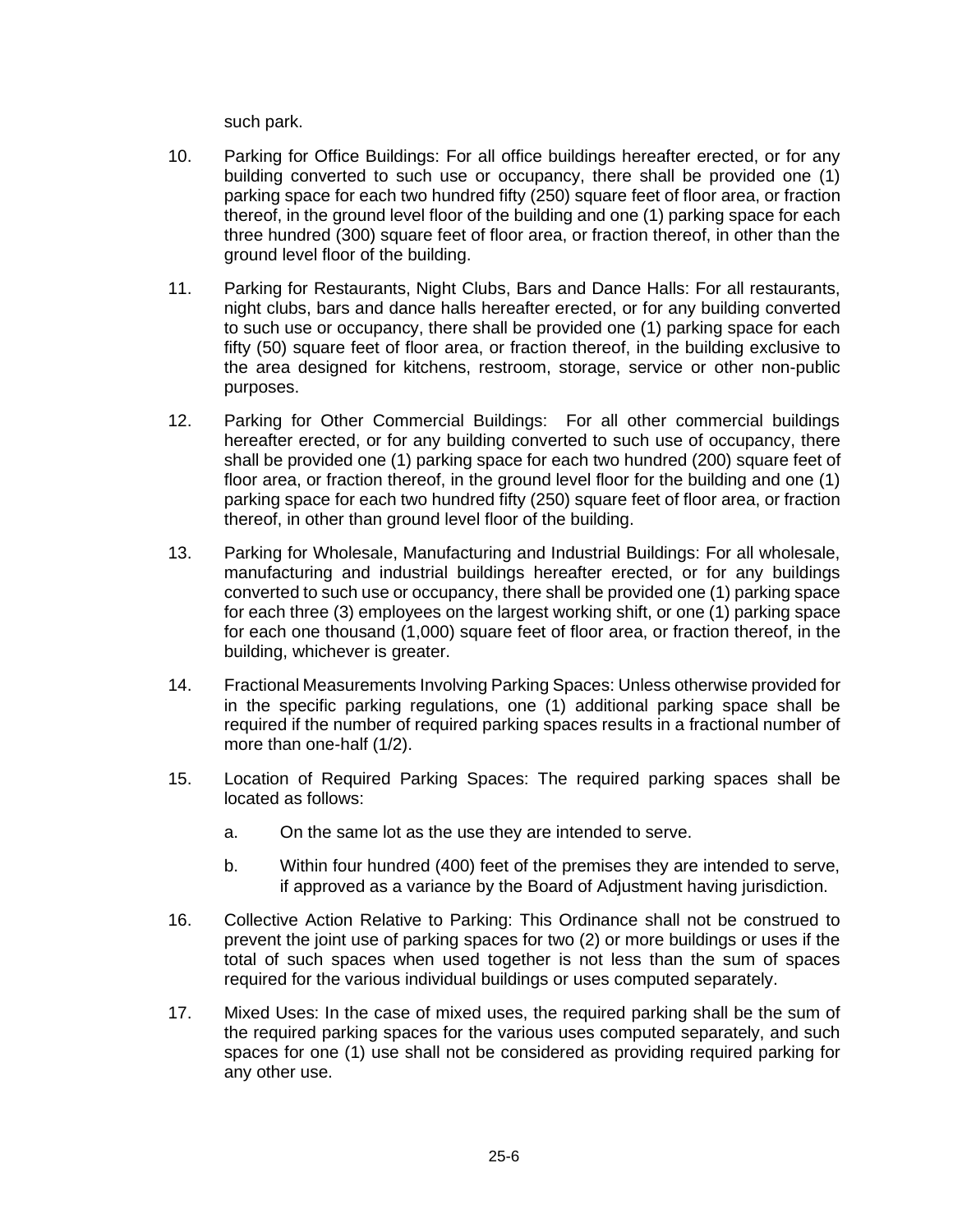## **Section 2511 - Loading and Unloading Regulations.**

- 1. Loading and Unloading for Commercial Buildings: For all commercial buildings hereafter erected, or for any building converted to such use or occupancy there shall be provided one (1) loading and unloading space for each twenty-five thousand (25,000) square feet of floor area, or fraction thereof, devoted to such use in the building.
- 2. Loading and Unloading for Wholesale, Manufacturing and Industrial Buildings: For all wholesale, manufacturing and industrial buildings hereafter erected, or for any building converted to such use or occupancy there shall be provided one (1) loading and unloading space for each ten thousand (10,000) square feet of floor area, or fraction thereof, devoted to such use in the building.
- 3. Location of Required Loading and Unloading Spaces: The required loading and unloading spaces shall in all cases be on the same lot as the use they are intended to serve. In no case shall required loading and unloading spaces be part of the area used to satisfy the parking requirements.
- 4. Collective Action Relative to Loading and Unloading: This Ordinance shall not be construed to prevent the joint use of loading and unloading spaces for two (2) buildings or uses if the total of such spaces when used together is not less than the sum of spaces required for the various individual buildings or uses computed separately.
- 5. Mixed Uses: In the case of mixed uses, the required loading and unloading spaces for the various uses computed separately, and such spaces for one use shall not be considered as providing required loading and unloading for any other use.

## **Section 2512 - Time Share Projects.**

Time Share Use, Time Share Estate and conversion of existing structures, buildings or dwelling units to a Time Share Project, shall be subject to the minimum requirements of zoning district established; in addition to regulations as follows:

- 1. A site plan shall be submitted for any time share project, and shall be processed pursuant to the provisions in Article 17, except the minimum requirements of the established zoning district shall control where in conflict with said Article 17.
- 2. A public hearing in accordance with Article 29 shall be conducted by the Planning Commission and Board of Supervisors before a time share project can the granted. In order to grant site plan approval, the findings of the commission must be that establishment of project applied for will not, under circumstances of the particular situation, be incompatible with the existing neighborhood and would not introduce or place into a neighborhood a character of property or use which would clearly be detrimental to property values in that neighborhood.
- 3. A letter explaining the services to be made available to time-share interest owners, provisions for maintenance, method of assessments and tax collection of time intervals or fractional interest, formation and irrevocable share of the homeowners association, health and sanitation procedures, rules of conduct, provisions for assessment of damages, ownership of facilities, procedures for termination of the project, and provisions for access to financial records and other information as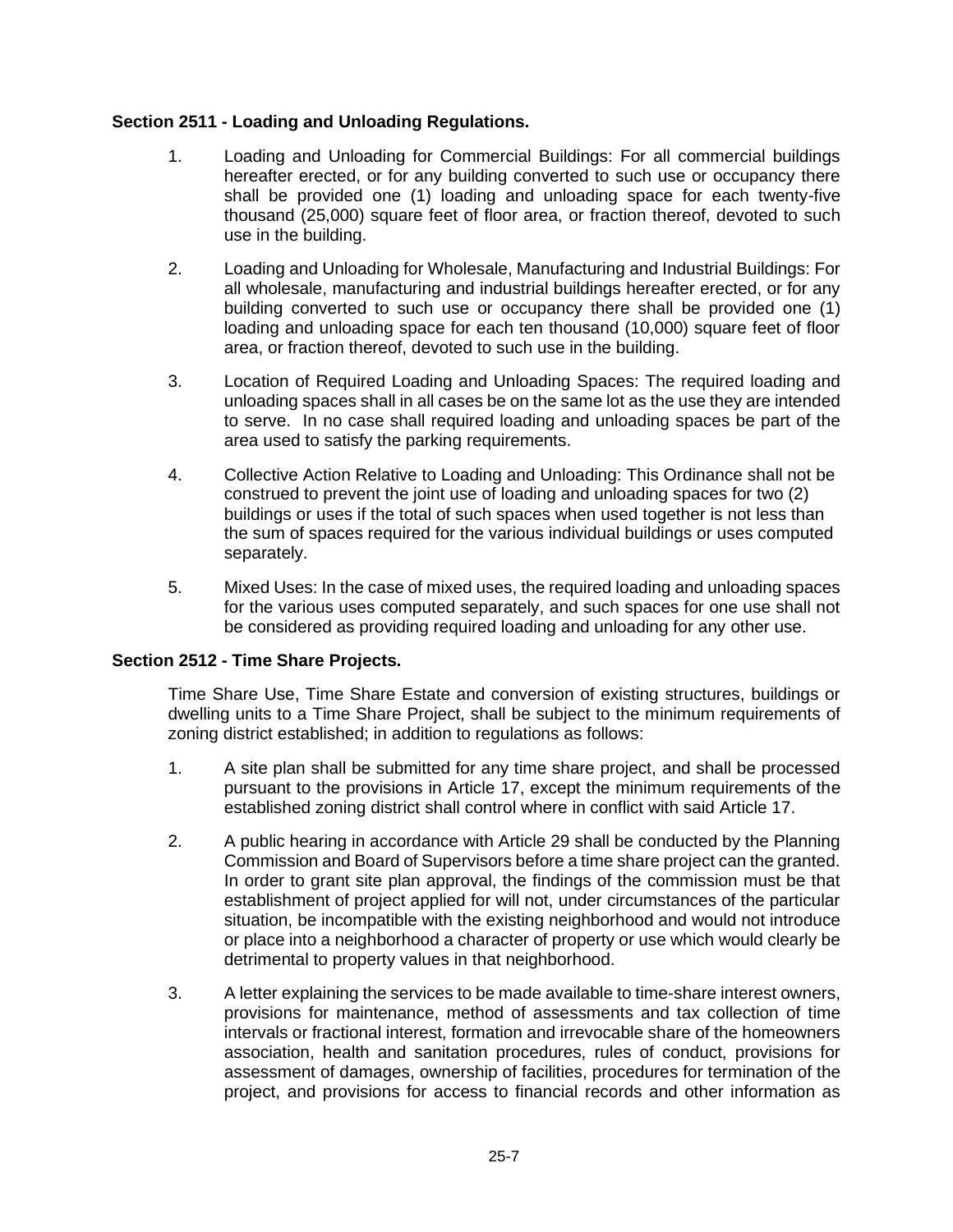necessary to insure protection to surrounding properties, shall be submitted.

4. Further should the Arizona Real Estate Division, as per 32-2197.06 A.R.S., for any reason not issue the real estate report, except as exempt, then the time share approvals shall be void until said real estate report is written, or otherwise provided by laws applicable. The property is not limited from other uses consistent with the provisions of the zoning district or approved site plan, but not for time share purposes.

## **Section 2513 - Temporary Buildings and Uses/Special Events.**

- 1. Definitions.
	- a. Temporary Use Permit means a permit issued pursuant to Section 2513(2) or 2513(3). The fee for a temporary use permit shall be in accordance with a schedule of fees adopted by the Board of Supervisors.
	- b. Special Event Permit means a permit issued pursuant to Section 2206 or 2513(4).
	- c. Director means the Director of the Navajo County Development Services Department or his or her designee pursuant to Section 3002(20).
	- d. Referral by the Director means the Director has decided that a particular matter should be considered and decided by the Board of Supervisors instead of the Director. The Director's decision to refer a matter to the Board of Supervisors shall be final.
	- e. Adjoining Property means all parcels of land that are identified by separate parcel numbers in the Office of the Navajo County Assessor and that either physically touches the subject parcel or would touch it if not separated by a dedicated right-of-way.
- 2. Temporary Use Permit for construction-related temporary buildings and uses.
	- a. Temporary buildings, Manufactured Homes and Recreational Vehicles used in conjunction with construction work may be permitted only during the period of construction, subject to obtaining a Temporary Use Permit from the Director (or the Board of Supervisors upon referral by the Director) and the following conditions:
		- (1) The duration of the Temporary Use Permit shall not exceed one year from the date of approval, but the permit may be renewed for up to two additional one-year periods if the property owner submits to the Director (or the Board of Supervisors upon referral by the Director) satisfactory evidence of the need for renewal.
		- (2) Unless the Temporary Use Permit is renewed, the temporary building, Manufactured Home or Recreational Vehicle shall be removed from the site upon the expiration of the permit, within ten days after the completion of construction, or upon the granting of a Certificate of Occupancy, whichever occurs first.
		- (3) Temporary placement of a Recreational Vehicle shall be subject to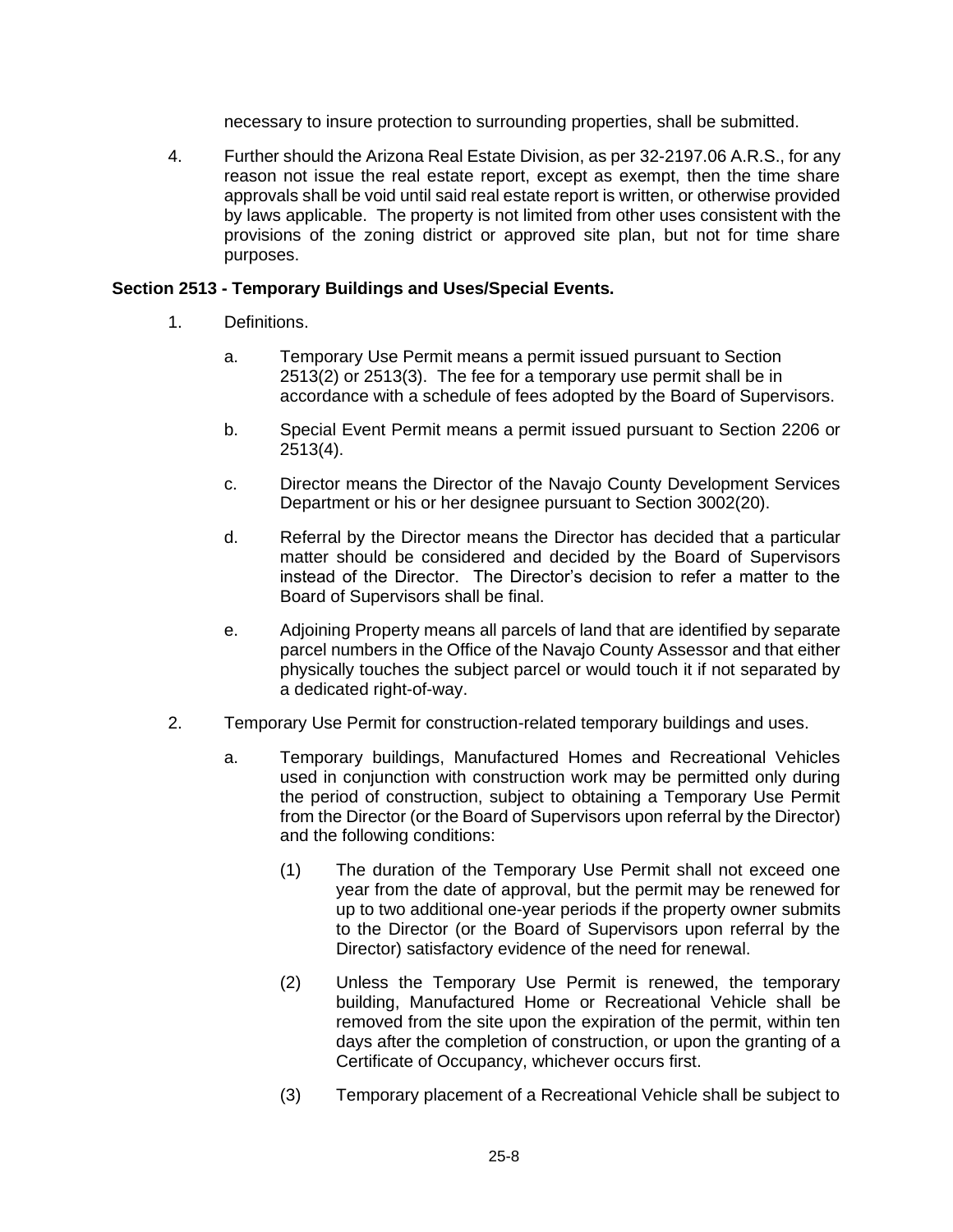the provisions of Article 22, except that no Temporary RV Permit shall be required if a Temporary Use Permit has been issued.

- b. Temporary construction uses (such as the cutting and storage of lumber or the storage of materials and equipment used in conjunction with construction work) may be permitted only during the period of construction, subject to obtaining a Temporary Use Permit from the Director (or the Board of Supervisors upon referral by the Director) and the following conditions:
	- (1) The duration of the Temporary Use Permit shall not exceed one year from the date of approval; but the permit may be renewed for up to two additional one-year periods if the property owner submits to the Director (or the Board of Supervisors upon referral by the Director) satisfactory evidence of the need for renewal (such as continuing construction-related activities on the subject property; a valid Building Permit, Grading Permit or other authorization for construction; and/or a valid construction-related contract).
	- (2) Unless the Temporary Use Permit is renewed, the temporary use shall cease upon the expiration of the permit, within ten days after the completion of construction, or upon the granting of a Certificate of Occupancy, whichever occurs first.
- 3. Temporary Use Permit for real estate offices for the sale of subdivision lots.
	- a. Temporary real estate offices for the sale of lots in a subdivision for which the final plat has been approved by the Board of Supervisors may be permitted, subject to obtaining a Temporary Use Permit from the Director (or the Board of Supervisors upon referral by the Director) and the following conditions:
		- (1) The office shall be located on the property being subdivided and shall be used solely for the sale of these lots.
		- (2) The office shall comply with the height, setback, intensity of use, utility (including sewer) and parking regulations for the zoning district in which it is located.
		- (3) The duration of the Temporary Use Permit shall not exceed two years from the date of approval, but the permit may be renewed for one or more additional periods of not more than one year each if the property owner submits to the Director (or the Board of Supervisors upon referral by the Director) satisfactory evidence of the need for renewal (such as evidence that lots remain unsold).
		- (4) Unless the Temporary Use Permit is renewed, the office shall be removed upon the expiration of the permit or the sale of all lots in the subdivision, whichever occurs first.
- 4. Special Event Permit for short-term events. This section applies to the short-term uses listed herein. If this section prescribes regulations more restrictive than the zone in which the use will be located, the provisions of this section shall apply.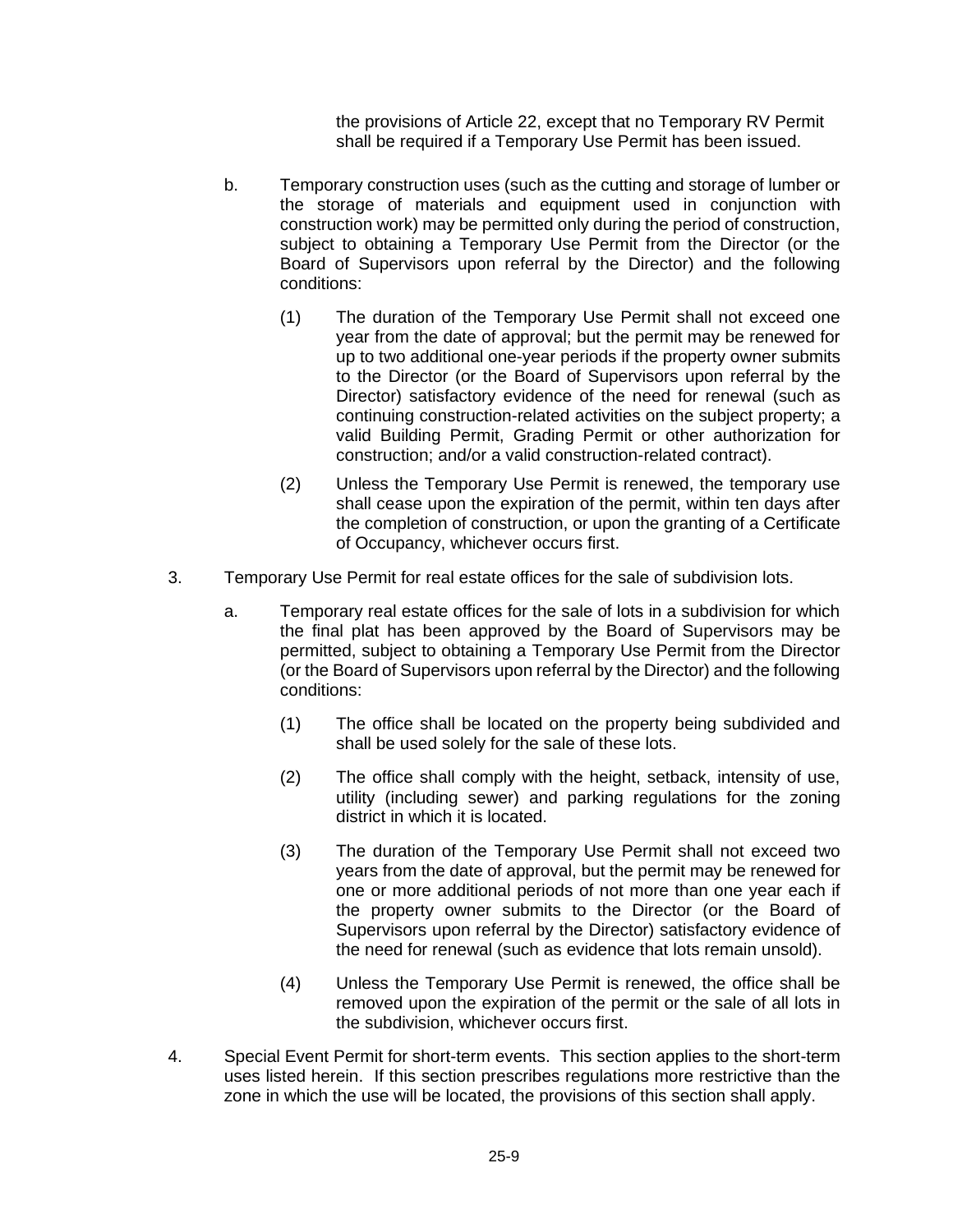- a. Uses for which a Special Event Permit may be issued. All time requirements are one time each calendar year for a specified number of consecutive days unless specifically stated otherwise. Only one Special Event Permit may be issued for a parcel at any one time in a given year, except as noted below. Permits shall not have overlapping time frames.
	- (1) Outdoor special events, including:
		- Transient amusement activities (carnivals, circuses and similar events).
		- Temporary faith-based assemblies (including tent revivals), and seasonal festivals.
		- Outdoor sales events (sidewalk and parking lot sales, auctions and similar events).
		- Outdoor art and craft shows and exhibits. Such events shall be limited to a maximum of two times per year, not to exceed five days per event.
	- (2) Christmas tree sales lots, not to exceed 60 days of site occupation and operation per year.
	- (3) Political campaign offices, not to exceed 60 continuous days of site occupation and operation.
	- (4) Religious, patriotic, historic or similar displays or exhibits within yards, parking areas or landscaped areas, not to exceed 30 days of display in any one-year period for each exhibit. No permit shall be required for a display or exhibit created by a homeowner or a religious, charitable or educational organization on the homeowner's or organization's own property for the purpose of commemorating a traditional holiday or historical event.
	- (5) Stands for the sale of jewelry, furs, rugs and household items, not to exceed 30 days per year.
	- (6) Stands for the sale of produce, not to exceed 30 days per year. The provisions of this subsection do not apply to the sale of produce grown on the premises.
	- (7) Temporary retail food sales, not to exceed 30 days per year. This shall include stands for food sales at one-day special events. No permit shall be required for the sale of "home-baked" items prepared by a homeowner or the members of a religious, charitable or educational organization for sale on the homeowner's or organization's own property.
	- (8) Other short-term uses determined to by the Director (or by the Board of Supervisors upon referral by the Director) to be similar to the foregoing.
- b. Special Event Permit. All short-term uses listed in Section 4(a) shall require a Special Event Permit from the Director (or the Board of Supervisors upon referral by the Director). The application for a Special Event Permit shall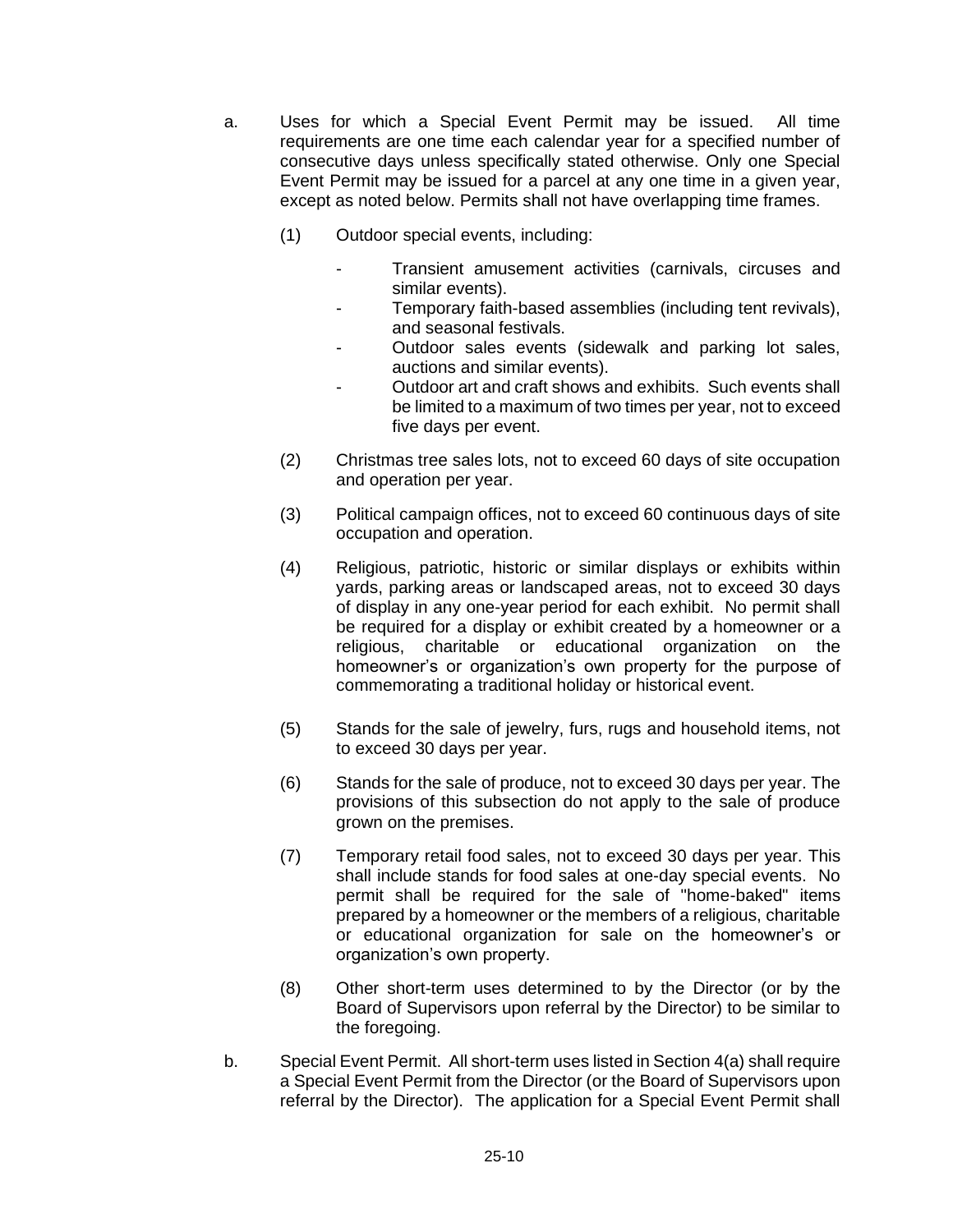be on a form approved by the Director and shall include a detailed description of the proposed use, a site plan describing the location of the proposed use on the subject property, a statement of the date(s) on which the use will take place, the proposed daily hours of operation for the use, and a written authorization from the owner of the property on which the use will be located. The fee for a Special Event Permit shall be in accordance with a schedule of fees adopted by the Board of Supervisors. The Director (or the Board of Supervisors, as the case may be) may require a cash bond not to exceed \$5,000 to defray the cost of cleaning up the site if the permittee leaves it in an unsatisfactory condition (see section 4(d) below). Any such bond shall immediately be refunded to the permittee upon the cessation of the use if the site is in satisfactory condition.

- c. Special Event Permit from Board of Supervisors for longer periods. Any temporary use of the type listed in section 4(a) shall require a Special Event Permit from the Board of Supervisors if the period of use will exceed the allowable maximum set forth in Section 4(a). The duration of a Special Event Permit for any such use shall not exceed 90 consecutive days one time each calendar year.
- d. Performance standards. Approval of a Special Event Permit shall be conditioned upon the permittee's compliance with the following performance standards and any additional conditions deemed necessary by the Director (or the Board of Supervisors upon referral by the Director) in order to reduce possible detrimental effects to surrounding properties and protect the public health, safety and welfare.
	- (1) Noise. Noise shall not be generated by any use to the point of disturbing the peace, quiet or comfort of neighboring properties.
	- (2) Parking. Adequate parking areas (including handicap parking) are required in the vicinity of the event. Parking shall be provided on the same property as the event to the fullest extent possible. Public rights-of-way shall be kept open and traversable during the operating hours of the event, and the permit holder shall ensure that there is no unreasonable interference with public travel.
	- (3) Location. No permit shall be issued for a site where the use is deemed potentially hazardous to the public. This includes heavily congested or trafficked areas where the use may impede or inconvenience the public. No use shall be permitted in a public rightof-way.
	- (4) Sanitation. All requirements of the County Health Department and other health authorities shall be met. Adequate provisions for the disposal of solid waste and waste water are required for all uses.
	- (5) Signage. One freestanding or wall-mounted on-site sign not exceeding six square feet in area and six feet in height is permitted. Sign text and graphics which relate only to the approved short-term temporary use shall be removed immediately upon expiration of the permit. Off-premise signage, on private property, which describes the location of the use shall be allowed, subject to compliance with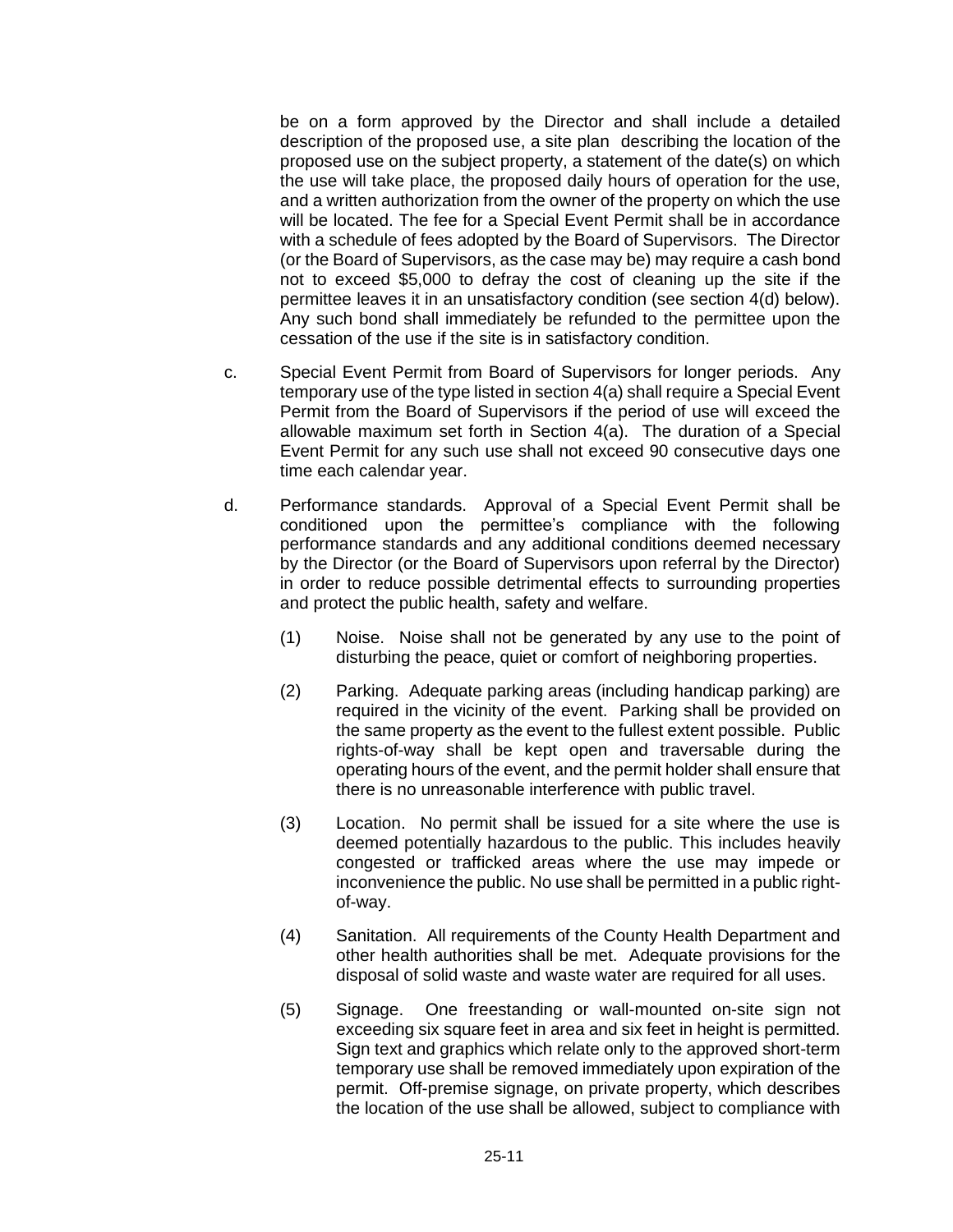all applicable provisions of Article 23 (Sign Regulations) and the approval of the property owner. Lighted signage is permitted in accordance with the provisions of Section 2513(d)(6). A diagram of the sign indicating size, text and location must be submitted with the permit application. No signage is permitted in any public rightof-way unless approved by both the Director and the Navajo County Public Works Department. Additional on-site or off-site directional signage may be permitted at the discretion of the Director (or the Board of Supervisors upon referral by the Director).

- (6) Lighting. All lighting sources shall be aimed or shielded so that the direct illumination is confined to the property on which the use is located. The operation of searchlights or similar lighting sources is prohibited.
- (7) Other permits. Any required Health Department or Sheriff's Office permits or licenses, etc., shall be obtained before the use commences.
- e. Restoration of site after use. The site shall be left free of debris, litter or any other unsightly evidence of the use upon completion or removal of the use and shall thereafter be used only in accordance with the applicable provisions of the zoning regulations.
- 5. Notice. The Director may notify adjacent property owners of an application for a Temporary use Permit in any reasonable manner and may solicit their comments prior to issuance of the permit. The Director's decisions as to whether the application warrants notice to adjoining property owners, and as to the manner of such notice, shall be final.
- 6. Appeal. If a Temporary Use Permit or Special Event Permit is denied by the Director, or the applicant is dissatisfied with the conditions of any such permit, or any adjoining property owner is dissatisfied with the granting of any such permit by the Director, the applicant or adjoining property owner may appeal to the Board of Supervisors within ten calendar days of after the decision of the Director. The appeal shall be filed by delivering to the Director a notice of appeal, describing in reasonable detail the reason(s) for the appeal. A filing fee in accordance with a fee schedule adopted by the Board of Supervisors shall be paid at the time of filing. The decision of the Board of Supervisors shall be final. The permit shall be stayed while the appeal is pending.

## **Section 2514 - Storage of Manufactured Homes, Mobile Home, RVs, Aircraft, or Boats.**

Unless permitted under the regulations set forth in Section 2513 or in Section 2001 hereof, or unless permitted by the use regulations for a specific zoning district, the location or storage of Manufactured Homes and Recreational Vehicles outside of Manufactured Home parks, Recreational Vehicle parks and Manufactured Home subdivisions, and the location or storage of aircraft, boats, Recreational Vehicles shall be subject to the following:

1. At no time shall the Manufactured Home, Recreational Vehicle, aircraft, or boat, be occupied or used for living, sleeping or housekeeping purposes.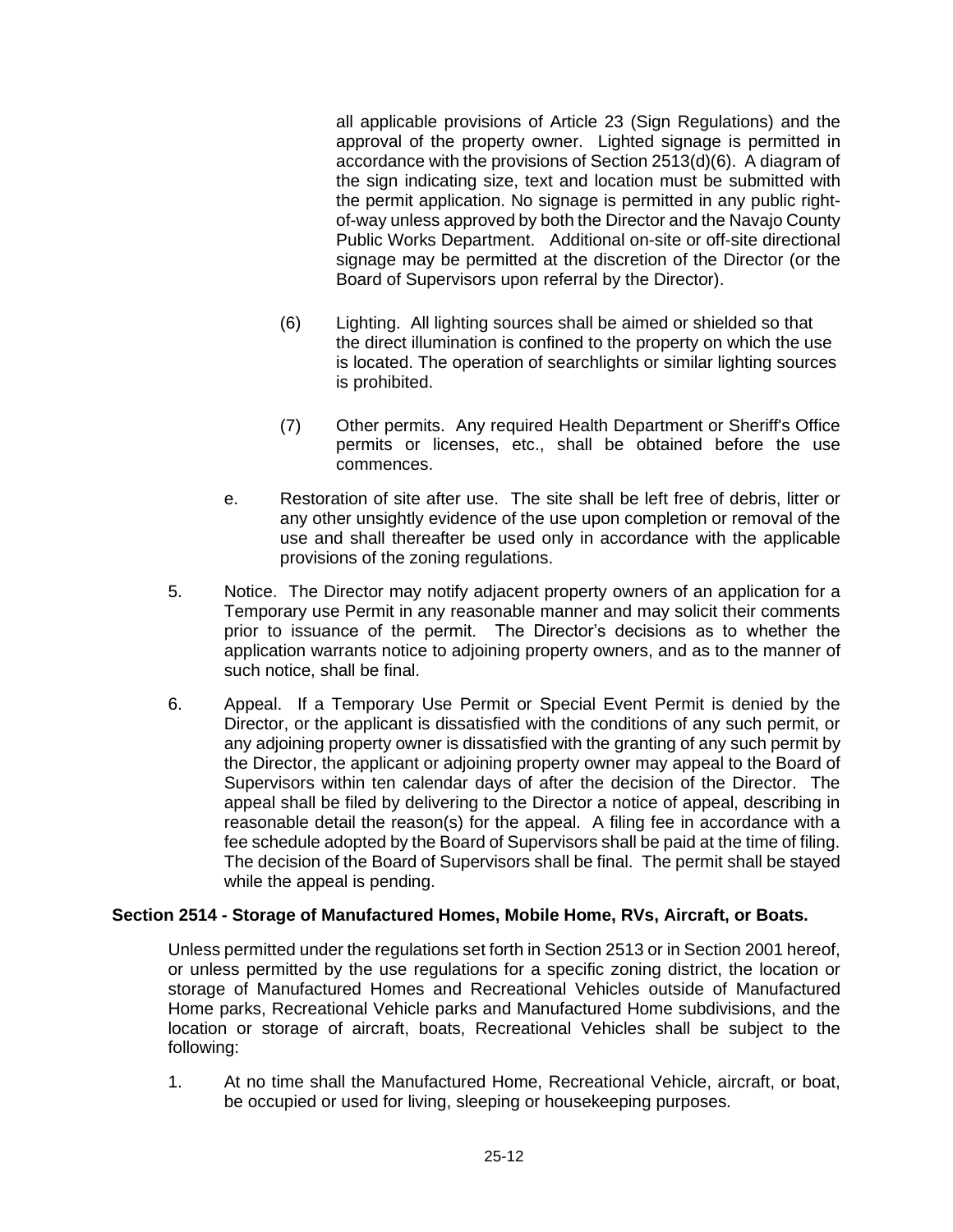- 2. If a Manufactured Home, Recreational Vehicle, aircraft, or boat, is located or stored outside of a garage or carport, it shall be placed in the rear yard of the lot, except that placement in other than the rear yard for loading and unloading purposes may be permitted for a period of time not to exceed twenty-four (24) hours. An application for a variance to this provision can be made to the Board of Adjustment who will determine, on a case by case basis the merits of the request.
- 3. No Manufactured Home, Mobile Home, or Recreational Vehicle shall be stored on a parcel without the existence of a principal dwelling. An application for a variance to this provision can be made to the Board of Adjustment who will determine, on a case by case basis the merits of the request.

## **Section 2515 - Lots Divided by Zoning District Boundaries**

Whenever a lot of record existing on the effective date of this ordinance is divided by a zoning district boundary in such a manner that more than fifty percent (50%) of the lot (by area) is located in one zone, the lot may be developed as though the entire lot were in that zone, but only if the distance from the zoning district boundary to the lot lines of the portion of the lot in the other zone does not exceed 25 feet at any point (measured perpendicularly from the zoning district boundary to the lot lines). This section shall also apply to any lot of record which is divided by a change in zoning district boundaries after the effective date of this ordinance.

## **Section 2516 – Unsightly, Unsanitary or Hazardous Accumulations and Conditions**

- 1. Unsightly, unsanitary or hazardous accumulations of junk (as defined in section 3002); household garbage; feces; appliances or fixtures; discarded household items or furnishings; inoperable vehicles (as defined herein); vehicles undergoing major repair or restoration (as defined herein); vehicle parts: dismantled machinery; construction materials; wood pallets; unusable firewood (as defined herein); fire hazards (as defined herein); and other debris or junk, as well as holes, tanks and child traps (as defined herein), are prohibited; provided, however, that junk is permitted in junkyards (as defined in section 3002), and unsightly but sanitary and non-hazardous accumulations and conditions are permitted in association with other businesses where such accumulations or conditions are necessary to the business (such as recycling facilities) and at construction sites during the period of actual construction. Unsightly accumulations or conditions that would be deemed offensive by a reasonable neighbor or passer-by, as determined by the Director, shall be removed, enclosed in a permanent structure or screened with conventional fencing materials in such a manner that they are no longer visible to neighbors or passers-by. Unsanitary or hazardous accumulations or conditions shall be eliminated as ordered by the Director. The notice of violation shall specify with reasonable particularity the nature of the unsightly, unsanitary or hazardous accumulation or condition.
- 2. For the purposes of this section:

**Inoperable vehicle** means a vehicle or any portion thereof which is incapable of movement under its own power and will remain so without major repair or reconstruction.

**Major repair** means the removal from any vehicle of a major portion thereof including, but not limited to, the differential, transmission, head, engine block, or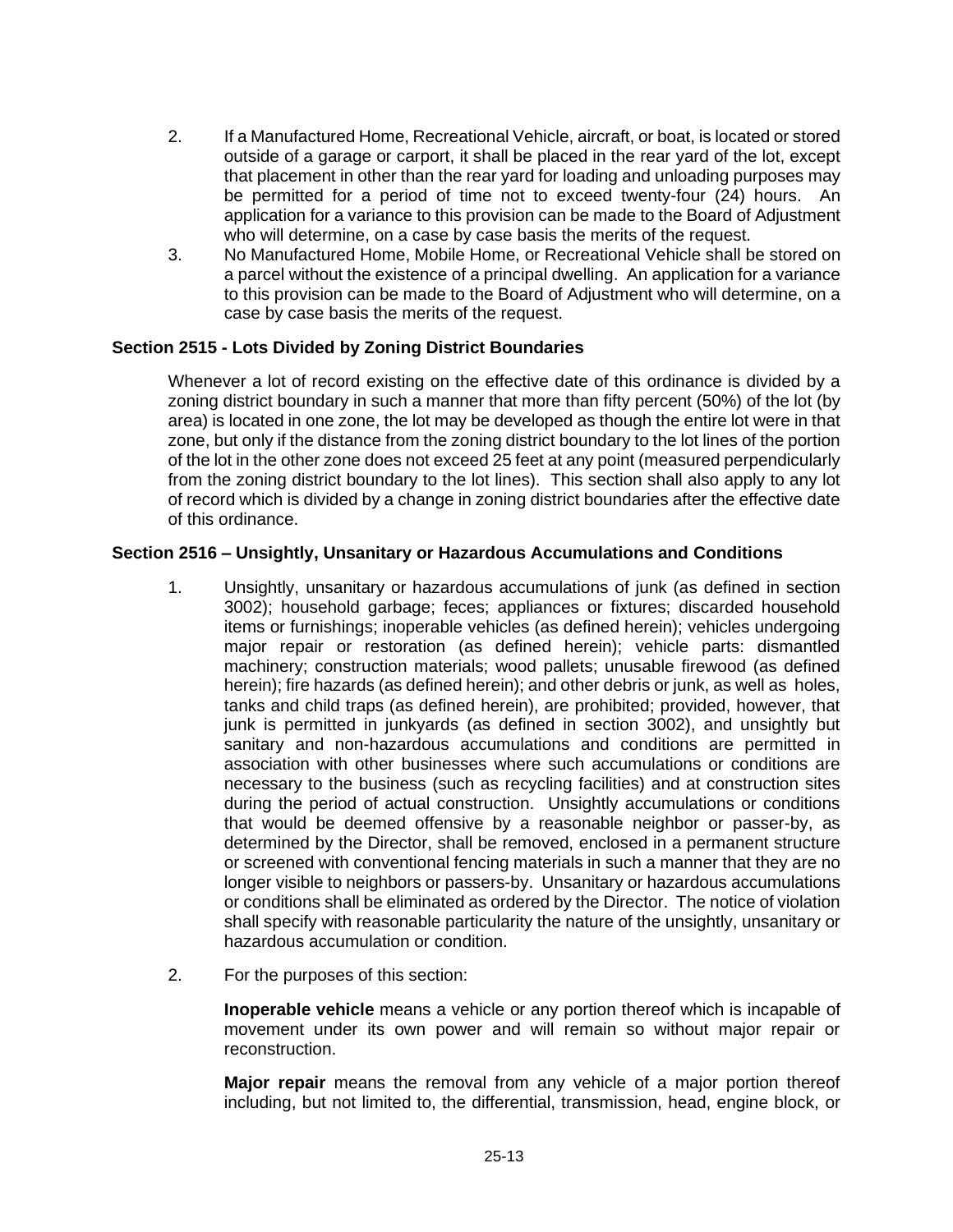oil pan.

**Vehicle** means any self-propelled device in, upon, or by which any person or property is or may be transported upon a public highway excepting devices moved by human power or used exclusively upon stationary rails or tracks.

**Fire Hazards** mean dead or dying trees, bushes, stumps or limbs, as well as accumulations of dead organic matter and yard debris (including, but not limited to pine needles, leaves, and grass clippings, but excluding maintained compost areas), which are determined to pose a fire hazard by the Director with the concurrence of the local Fire Department or Fire Marshall.

**Holes, tanks, and child traps** include, but are not limited to, holes, cisterns, open cesspools, open or unsanitary septic tanks, excavations, open foundations, and refrigerators, freezers or iceboxes with unlocked doors.

**Major Repair** means the removal from any vehicle of a major portion thereof including, but not limited to, the differential, transmission, head, engine block, or oil pan.

**Unusable firewood** means any firewood that is more rot than wood and is not cut into lengths designed to fit an approved wood-burning stove.

**Vehicle** means any self-propelled device in, upon, or by which any person or property is or may be transported upon a public roadway excepting devices moved by human power or used exclusively upon stationary rails or tracks.

3. Subject to paragraph 1, all abandoned materials (such as home furnishings, machinery, wood, metal, plastics, and rubble) shall be stored in an enclosed area by the owner or occupant of the property upon which the materials are located, in such a manner as to not be visible from any point lying without the property upon which the materials are located.

## **Section 2517 - Prohibition Against Mobile Homes Built Before June 15, 1976**

Notwithstanding any other provision of the Zoning Ordinance, from and after January 1, 2000, no Mobile Home as defined in A.R.S. §41-2142 (i.e., a structure built prior to June 15, 1976, on a permanent chassis, capable of being transported in one or more sections and designed to be used with or without a permanent foundation as a dwelling when connected to on-site utilities, except a Recreational Vehicle or Factory-Built Building) shall be located within the unincorporated area of Navajo County. This prohibition shall not apply to any Mobile Home lawfully located within the unincorporated area of Navajo county as of January 1, 2000, but it shall apply to any such Mobile Home which is thereafter relocated to another location within the unincorporated area of Navajo County. This prohibition shall likewise not apply to any Mobile Home that has been certified as rehabilitated to HUD (Department of Housing and Urban Development) standards by the State Office of Manufactured Housing or its designee in accordance with Board of Manufactured Housing Regulation Number R4-34-107, Rehabilitation of Mobile Homes. If a Mobile Home lawfully located in the unincorporated area of Navajo County as of January 1, 2000 is thereafter to be relocated to another location within the unincorporated area of Navajo county, the owner shall cause the Mobile Home to be certified as rehabilitated to HUD standards prior to such relocation.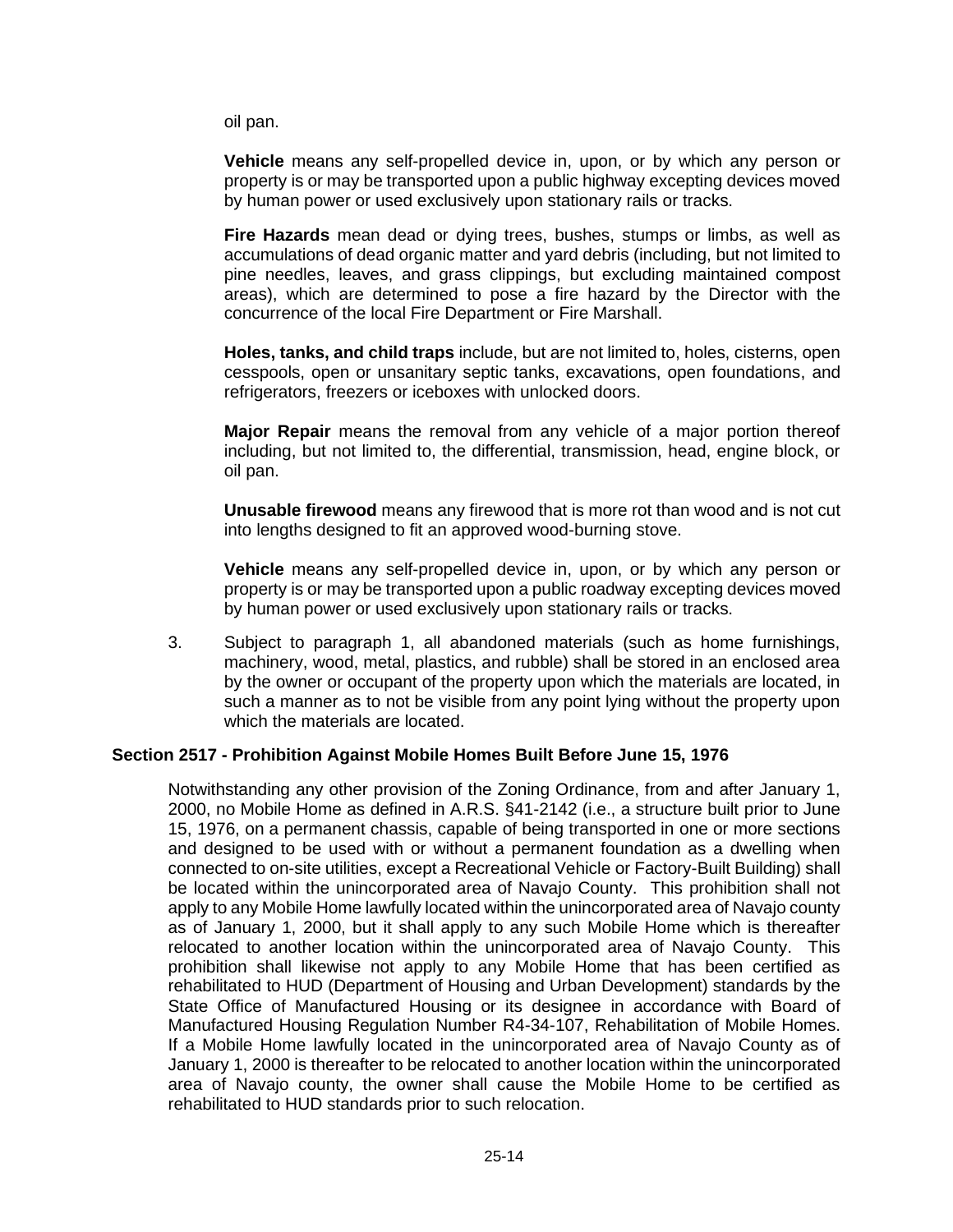#### **Section 2518 – Group Homes for the Disabled**

- 1. Purpose: The purpose of these regulations is to permit disabled persons, as defined by state and federal law, to reside in single-family residences in compliance with the Fair Housing Act and Arizona state law, while maintaining the residential character of neighborhoods.
- 2. Applicability.
	- a. Zoning Confirmation: Prior to registration, requests for zoning confirmation may be submitted to the Planning and Zoning Department to confirm the proposed location of the group home is permitted per this Section.
	- b. Additional Requirements of State Law: Notwithstanding the foregoing, if the State has adopted laws or rules for the regulation of a specific type of home, such as a Group Home for the Developmentally Disabled or an Assisted Living Home as defined by state statutes, then any such State law or rule shall apply in addition to the conditions listed herein and shall preempt any conflicting condition listed herein.
- 3. Performance Standards: Group Homes for the Disabled shall be located, developed, and operated in compliance with the following standards:
	- a. Separation: The minimum separation between group homes shall be 1,200 feet as prescribed by A.R.S. § 36-582, as measured by the closest property lines.
	- b. Occupancy: The number of residents, excluding staff, shall not exceed 10.
	- c. Exterior Appearance: There shall be no sign or other exterior indication of a group home visible from a street.
	- d. Compliance with Building, Environmental Health, and Fire Safety Regulations: Group homes shall be required to comply with all relevant building, environmental health, and fire safety regulations. If a group home has one or more nonambulatory residents, building code requirements in addition to those applicable to group homes containing no non-ambulatory residents, shall apply.
	- e. Licensing: Group homes shall comply with applicable licensing requirements.
	- f. Parking: Any parking for the group homes shall be on site.
- 4. Permits and Administration.
	- a. Property is considered a Group Home for the Disabled under this Ordinance after the Navajo County Planning and Zoning Department issues a Permit for a Group Home for the Disabled for that property. Only properties serving occupants who fit the definition of disabled under the Fair Housing Act are eligible for determination as a Group Home for the Disabled.
	- b. In order to secure a permit for a group home for the disabled, an application must be submitted on the form prescribed by the Planning and Zoning Department. The application must include the following:
		- i. A site plan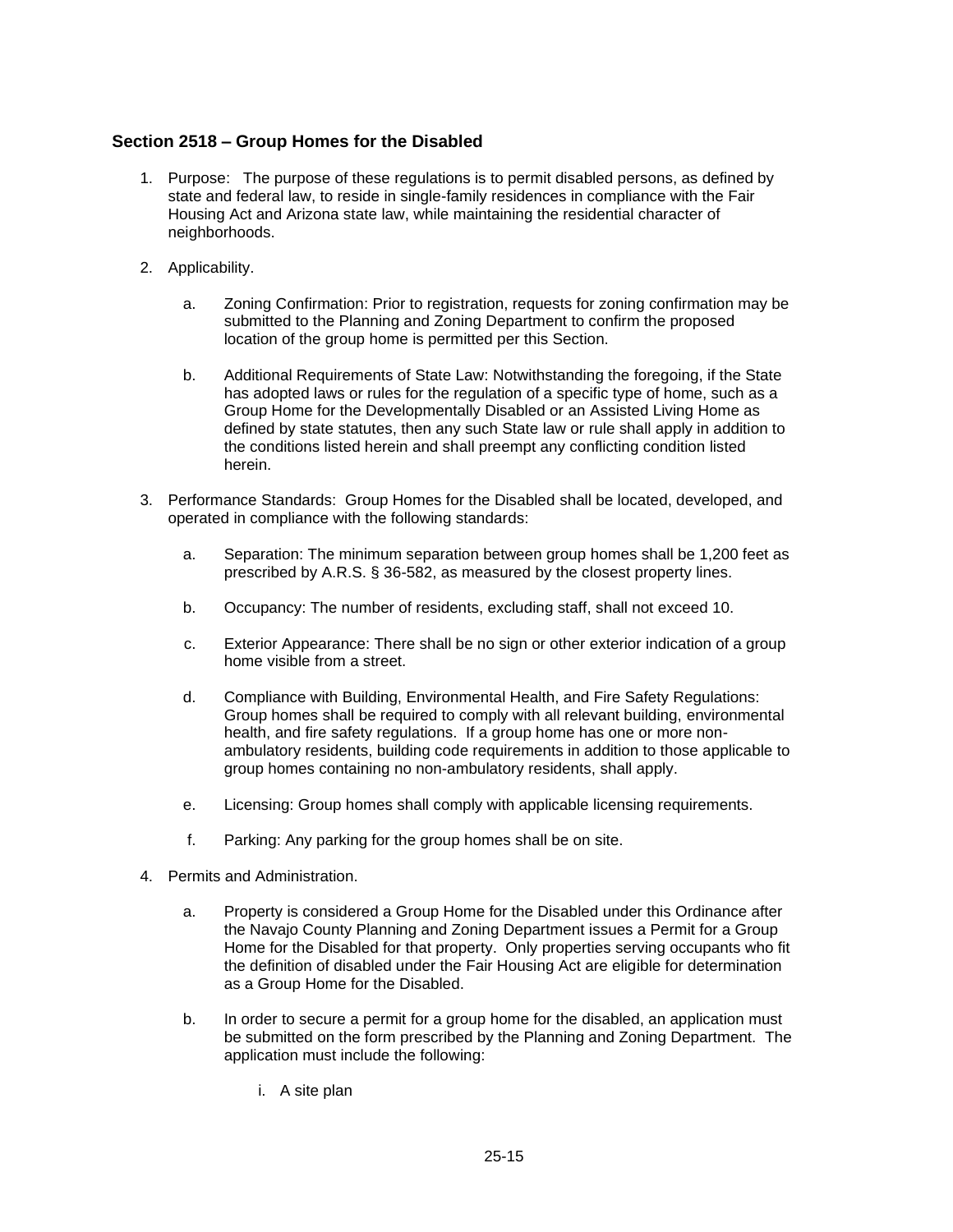- ii. A notarized statement detailing qualifications
- iii. Copies of applicable licenses
- iv. Affidavit of compliance and other documentation indicating the property as a group home for the disabled
- v. Any additional information or plans, if deemed necessary
- c. If standards are not met, the home shall be considered another group home or institutional residential use and shall be subject to the provisions of the Zoning Ordinance guiding such establishments. Status as a Group Home for the Disabled is open to review by the Navajo County Planning and Zoning Department and may be cancelled at any time upon a determination by the Director that the property is no longer being used for a qualifying purpose or meeting standards laid forth in this Ordinance.

## **Section 2519 – Outdoor Lighting**

- 1. Purpose this ordinance is intended to restrict the permitted use of outdoor artificial illuminating devices emitting undesirable rays into the night sky which have a detrimental effect on astronomical observations.
- 2. Conformance with Applicable Codes: All outdoor artificial illuminating devices shall be installed in conformance with the provisions of this ordinance and any building ordinances or codes which may apply. Where any provisions of any of the Arizona State Statutes, or any of the federal law, or any companion ordinance comparatively conflicts with the requirements of this outdoor light control ordinance; the most restrictive shall govern.
- 3. Approved Material and Methods of Installation: The provisions of this ordinance are not intended to prevent the use of any material or method of installation not specifically prescribed by this ordinance, providing any such alternate has been approved. The Building Inspector may approve any such alternate provided that he finds that the proposed design, material or method:
	- a. provides approximate equivalence to those specific requirements of this ordinance.
	- b. is otherwise satisfactory and complies with the intent of the ordinance.
- 4. Preferred Methods of Outdoor Illuminations: Low pressure sodium lamps are the preferred lamp for minimizing adverse effects on astronomical observation.
- 5. Definitions
	- a. Outdoor Light Fixtures outdoor artificial illuminating devices, outdoor fixtures, lamps and other devices, permanent or portable, used for illumination or advertisement. such devices shall include, but are not limited to search, spot, or flood lights for:
		- i. buildings and structures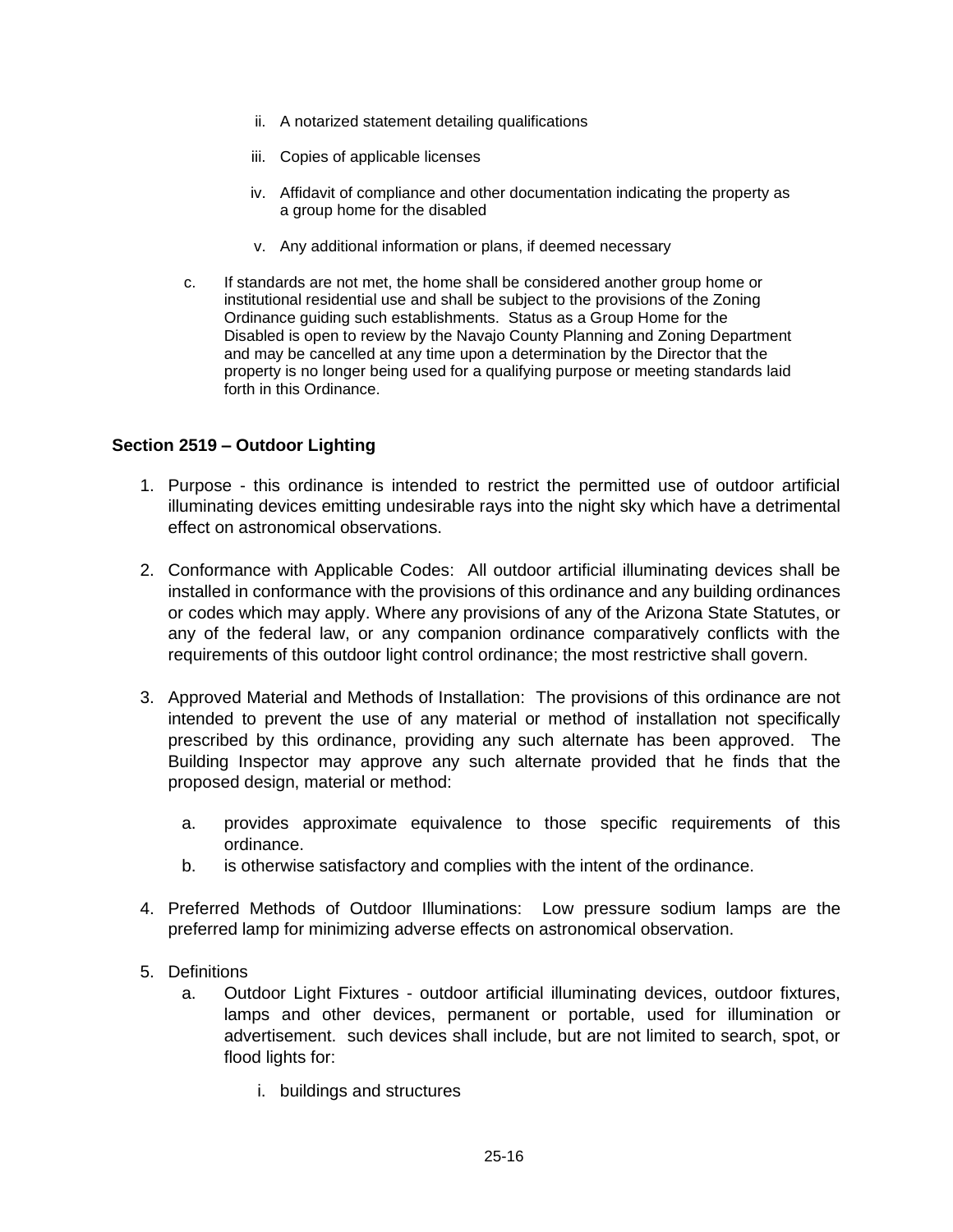- ii. recreation areas
- iii. parking lot lighting
- iv. landscape lighting
- v. billboards and other signage (advertisement or other)
- vi. street lighting
- b. Individual shall mean any private individual, tenant, lessee, owner, or any commercial entity including, but not limited to companies, partnerships, joint ventures or corporations.
- c. Installed Shall mean the initial installation of outdoor light fixtures defined herein, the replacement of any fixture in use at the time of the enactment of this ordinance, or the substantial repair of any fixture in use at the time of the enactment of this ordinance if such repair can include the facile installation of a shield and/or a filter and/or a different type of illuminating device (lamp).
- 6. General Requirements:
	- a. Shielding All exterior illuminating devices, except those exempt from this ordinance and those regulated by Section  $4.03$  shall be fully or partially shielded as required in Section 3.03.
		- i. "Fully Shielded" shall mean that those fixtures shall be shielded in such a manner that light rays emitted by the fixture, either directly from the lamp or indirectly from the fixture, are projected below a horizontal plane running through the lower point on the fixture where light is emitted.
		- ii. "Partially Shielded" shall mean that those fixtures shall be shielded in such a manner that the bottom edge of the shield is below the plane center line of the light source (lamp), minimizing light above the horizontal.
	- b. Requirements for Shielding and Filtering The requirement for shielding and filtering light emissions from outdoor light fixtures shall be as set forth in the following table: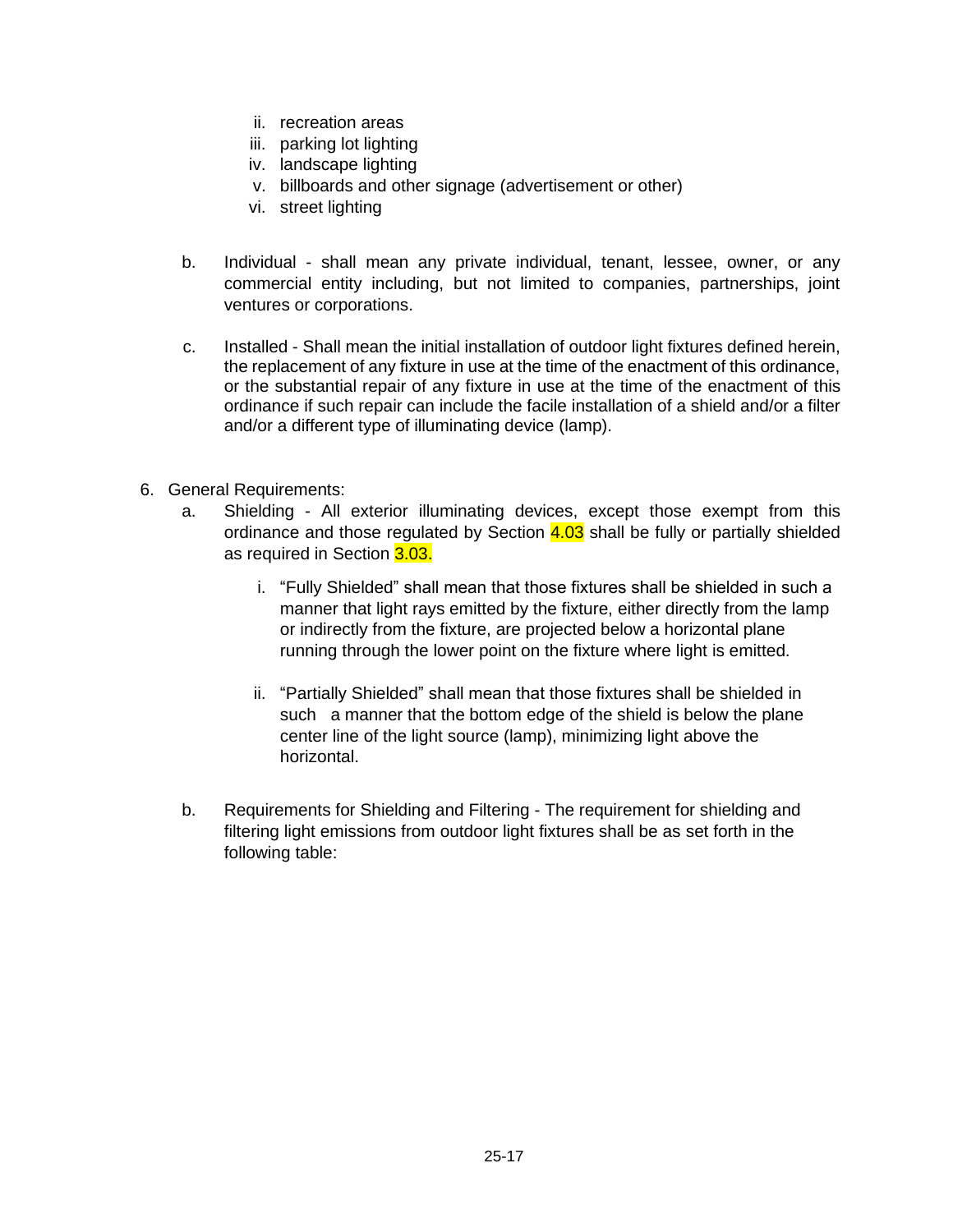# *Outdoor Lighting Table*

#### *Requirements for Shielding and Filtering*

| <b>Fixture Lamp Type</b>                               | <b>Shielded</b>                       | Filtered (4) |
|--------------------------------------------------------|---------------------------------------|--------------|
| Low Pressure Sodium 1                                  | Partially                             | None         |
| High Pressure Sodium                                   | Fully                                 | None         |
| <b>Metal Halide</b>                                    | Fully                                 | Yes          |
| Fluorescent                                            | Fully $(5)$                           | Yes(2)       |
| Quartz (3)                                             | Fully                                 | None         |
| Incandescent:<br>Greater Than 150w                     | Fully                                 | None         |
| Mercury Vapor                                          | Fully (7)                             | None         |
| Fossil Fuel                                            | None                                  | None         |
| <b>Glass Tubes Filled With</b><br>Neon, Argon, Krypton | None                                  | None         |
| <b>Other Sources</b>                                   | As Approved By The Building Inspector |              |

footnotes:

- 1. This is the preferred light source to minimize undesirable light into the night sky affecting astronomical observations.
- 2. Warm white and natural lamps are preferred to minimize detrimental effects.
- 3. For the purposes of this ordinance, quartz lamps shall ot be considered an incandescent light source.
- 4. Most glass, acrylic, or translucent enclosures satisfy these filter requirements.
- 5. Outdoor advertising signs of the type constructed of translucent materials and wholly illuminated from within do not require shielding.
- 6. Metal halide display lighting shall not be used for security lighting after 11:pm unless fully shielded. metal halide lamps shall be enclosed luminaries.
- 7. Recommended for existing fixtures. the installation of mercury vapor fixtures is prohibited effective 90 days after the date of adoption of this ordinance.

## 7. Prohibitions:

- a. Searchlights the operation of searchlights for advertising purposes is prohibited.
- b. Recreational Facility no outdoor recreational facility, public or private, shall be illuminated by nonconforming means after 11:00 pm, except to conclude a specific recreational or sporting event or any other activity conducted at a ball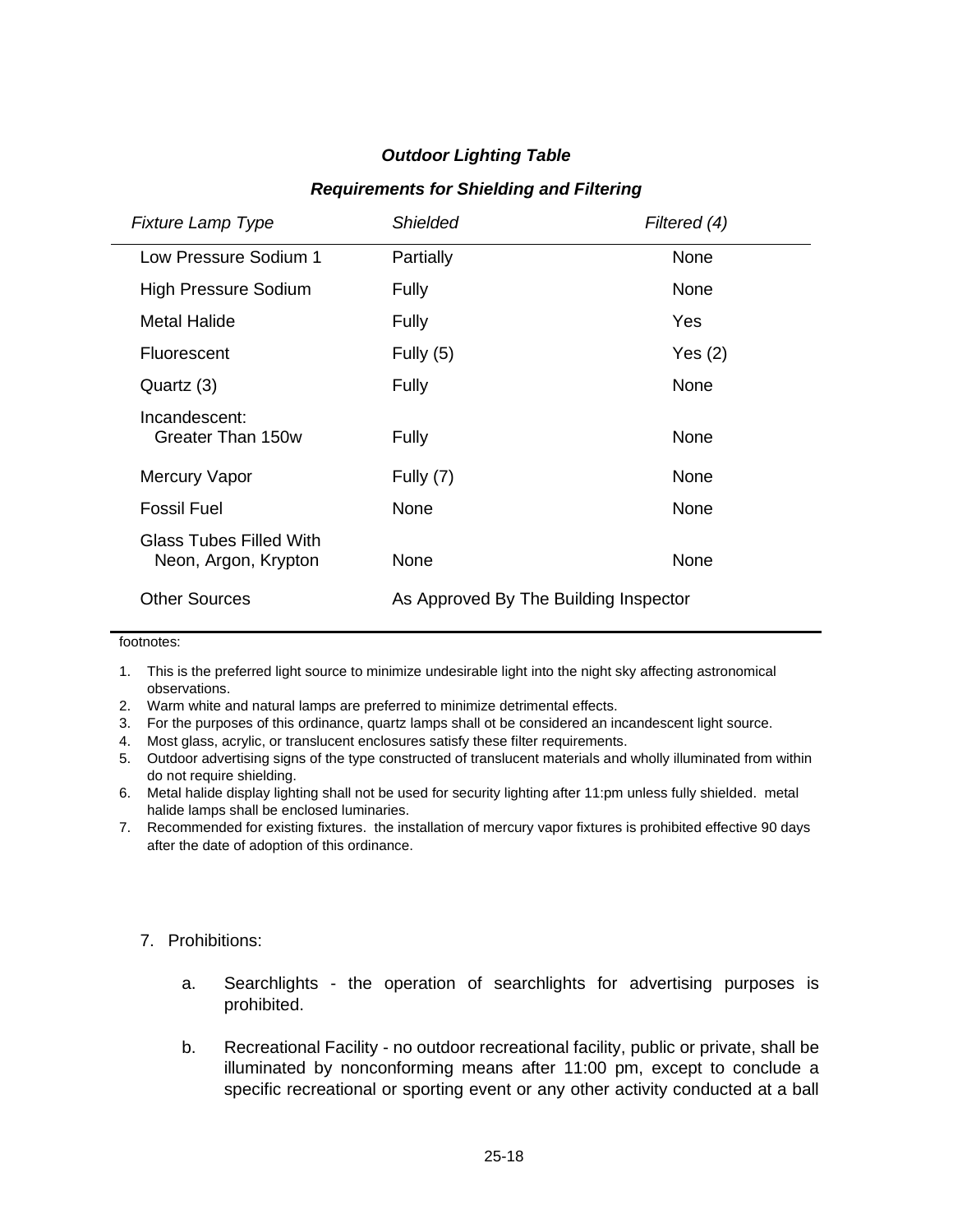park, outdoor amphitheater, arena, or similar facility in progress prior to 11:00 pm.

- c. Outdoor Building or Landscaping Illumination the unshielded outdoor illumination of any building, landscaping, signing or other purpose, is prohibited except with incandescent fixtures of less than 150 watts.
- d. Mercury Vapor the installation of mercury vapor fixtures is prohibited effective ninety (90) days after the date of adoption of this ordinance.
- 8. Permanent Exemptions:
	- a. Nonconforming Fixtures All outdoor light fixtures existing and fully installed prior to the effective date of the ordinance may remain "nonconforming" indefinitely; provided, however, that no change in use, replacement, structural alteration, or restoration, or substantial repair of such light fixtures shall be made unless it thereafter conforms to the provisions of these regulations.
	- b. Fossil Fuel Light Illumination produced directly or indirectly by the combustion of natural gas or other utility-type fossil fuels are exempt from this ordinance.
- 9. Special Exemptions The Building Inspector may grant a special exemption to the requirements of Section 5.b only upon a written finding that there are extreme geographic or geometric conditions warranting the exemption and that there are no conforming fixtures, that would suffice.
- 10. Procedures for Ordinance Compliance
	- a. Applications
		- i. Any individual applying for a building or use permit under the codes adopted by navajo county intending to install outdoor lighting fixtures shall as a part of said application submit evidence that the proposed work will comply with this ordinance.
		- ii. All other individuals intending to install outdoor lighting fixtures shall submit an application to the building inspector providing evidence that the proposed work will comply with this ordinance.
	- b. Utility companies entering into a duly approved contract with Navajo County in which they agree to comply with the provisions of these regulations, shall be exempt from applying for and obtaining a permit for the installation of outdoor light fixtures, including residential security lighting.
	- c. Contents of Application Submission
		- i. The submission shall contain, but shall not necessarily be limited to the following, all or part of which may be part of or in addition to the information required elsewhere in the Navajo County Building Codes and Zoning Ordinance upon application for the required permit: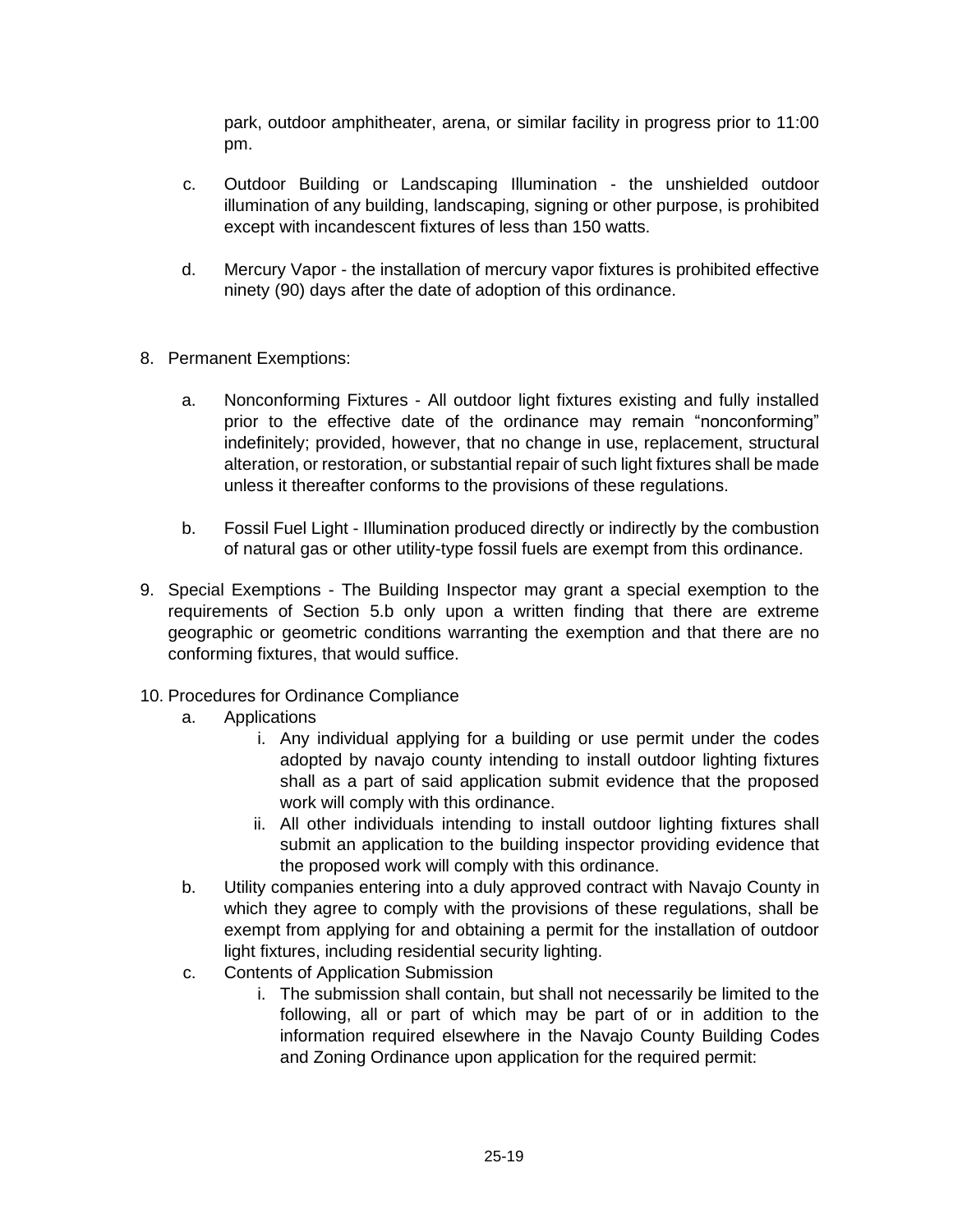- 1. Plans indicating the location of the premises, and the type of illuminating devices, fixtures, lamps, supports, other devices, etc.
- 2. Description of the illuminating devices, fixtures, lamps, supports, and other devices, etc. this description may include, but is not limited to, manufacturer's catalog cuts, and drawings (including sections where required)
- ii. The above required plans and descriptions shall be sufficiently complete to enable the Building Inspector to readily determine whether compliance with the requirements of this ordinance will be secured. If such plans and descriptions cannot enable this ready determination, by reason of the nature or configuration of the devices, fixtures or lamps proposed, the applicant shall submit evidence of compliance by certified test reports as performed by a recognized testing lab.
- d. Issuance of Permit: Upon compliance with the requirements of this ordinance, the Building Inspector shall issue a permit for installation of the outdoor lighting fixture, to be installed as in the approved application. In the event the application is part of the building permit application under the building codes, the issuance of the building permit will be made if the applicant is in compliance with this ordinance as well as the other requirements for issuance under the regulations.
- e. Appeals of the decisions of the building inspector shall be made to the Board of Adjustment.
- 11. Amendment to Permit: Should the applicant desire to substitute outdoor light fixtures or lamps after a permit has been issued, the applicant must submit all changes to the Building Inspector for approval, with adequate information to assure compliance with this ordinance.
- 12. Temporary Exemptions
	- a. Request for Temporary Exemptions:
		- i. Any individual as defined herein may submit a written request to the Building Inspector for a "temporary exemption" to the requirements of this ordinance, such exemption to be valid for 30 days, renewable for an additional 30 days at the discretion of the building inspector.
		- ii. The request for temporary exemption shall contain minimally the following listed information:
			- a. specific exemptions requested
			- b. type and use of exterior light involved
			- c. duration of time for requested exemption
			- d. type of lamp and calculated lumens
			- e. total wattage of lamp or lamps
			- f. proposed location of exterior light
			- g. previous temporary exemptions, if any
			- h. physical size of exterior light and type of shielding provided